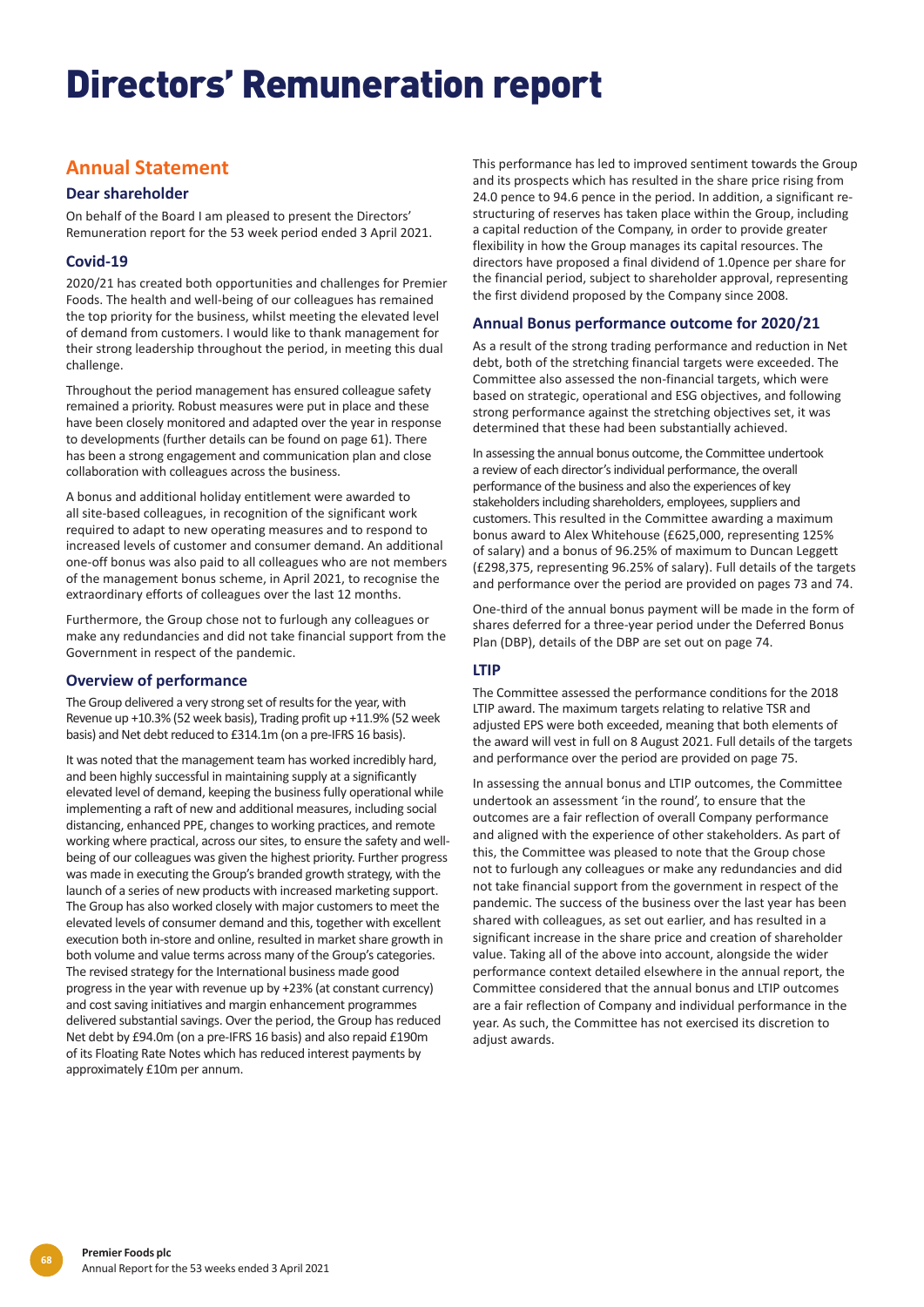## **Executive Directors' Salary**

Both Alex Whitehouse (CEO) and Duncan Leggett (CFO) were appointed in 2019. As set out in last year's Directors' Remuneration report, they were both appointed on salaries significantly below their predecessors and the Committee aims to increase their salaries over the two years from their appointment to a level at, or near, the FTSE 250 lower quartile, which the Committee feels is appropriate given the Company's market capitalisation and also its level of turnover, enterprise value and complexity.

The Committee agreed to increase Mr Whitehouse's salary to £500,000 with effect from 30 August 2020 and to increase Mr Leggett's salary to £310,000 with effect from 10 December 2020 (reflecting the anniversary of their appointments). When considering the salary increases the Committee assessed the performance of the directors (as highlighted in the performance outcome for 2020/21 above) and agreed that both had performed strongly in their roles and that the increases were therefore appropriate. The Committee also took into consideration the overall performance of the business during the year and the experiences of other stakeholders. The CEO's salary is now positioned around the FTSE 250 lower quartile. However, the CFO's salary remains below the FTSE 250 lower quartile and, therefore, a second above average increase in salary is anticipated in 2021/22, subject to performance. It should also be noted that both salaries are currently at levels well below those of their predecessors (CEO: c. -29% and CFO: c. -27%).

| Executive director | Salary as at<br><b>3 April 2021</b> | Salary as at<br>Change 28 March 2020 |          |
|--------------------|-------------------------------------|--------------------------------------|----------|
| Alex Whitehouse    | £500,000                            | $+5.3%$                              | £475,000 |
| Duncan Leggett     | £310,000                            | $+12.7%$                             | £275,000 |

### **Arrangements for 2021/22**

A new remuneration policy was approved by shareholders in August 2020, with over 96% of votes received in favour, and we would like to thank shareholders for their strong support. The Committee considers that the new Remuneration Policy operated as anticipated over the financial period and no changes are proposed to the policy for 2021/22.

During the year, a tender exercise was undertaken and Deloitte were appointed to advise the Committee. As part of their induction they carried out a review of arrangements with stakeholders and this concluded that the overall remuneration strategy worked well, drove the right behaviours and supported the implementation of the Group's strategy.

For 2021/22, no changes are proposed to the performance measures. The Committee has reviewed the targets for the annual bonus and LTIP. It was noted that there were challenges in setting targets due to the continued uncertainty of the impact of Covid-19 and the potential for demand for the Group's products to reduce with the resumption of out of home eating. The Committee believes that the targets agreed are challenging and set at levels that will reward very good performance. They are also considered to be aligned with the Group's strategic priorities and further details of the measures for 2021/22 are provided on page 82.

# **Relationship between ESG matters and remuneration arrangements**

The Committee is aware of the increasing importance of ESG matters for both the Group and its stakeholders. An element of ESG was included in the executive directors' annual bonus goals for 2020/21, and the weighting of this element has been increased in the CEO's annual bonus goals for 2021/22. During the year a new ESG Committee was established with the CEO appointed as its Chair. In addition, as part of the Committee's overall review of the Group's remuneration strategy, it ensures that arrangements do not encourage behaviour which is not aligned with the Group's ESG strategy. Further information regarding the Group's approach to ESG is set out in the section 'How we are a responsible business' on pages 16 to 33.

#### **Wider workforce**

During the year Helen Jones was appointed as our Workforce Engagement NED. The Company has established employee forums at all sites across the Group and Helen has joined a number of meetings at both manufacturing and office sites, to listen to the views and concerns of colleagues. These have been reported to, and discussed by, the Board and the Committee.

During the year, the Committee also reviewed information on broader workforce pay policies and practices which provided important context for the decisions on executive pay taken during the year. The pension levels for the executive directors are aligned with that available to the majority of the workforce. The operation of the annual bonus scheme is consistent for all participants, and any financial measures are aligned with the overall Group targets. The executive directors have other additional constraints on their remuneration package which are not applicable to the wider management population, such as bonus deferral and the LTIP holding period.

As well as the two bonus payments and additional holiday entitlement that was awarded to the wider workforce, we also operate an all-employee Sharesave Plan which allows all colleagues to share in the success of the Group. The colleague participation rate in this scheme is currently 27%.

I look forward to receiving your support for the Annual Report on Remuneration at the 2021 AGM.

On behalf of the Board 19 May 2021

#### **Pam Powell**

Remuneration Committee Chair

**69**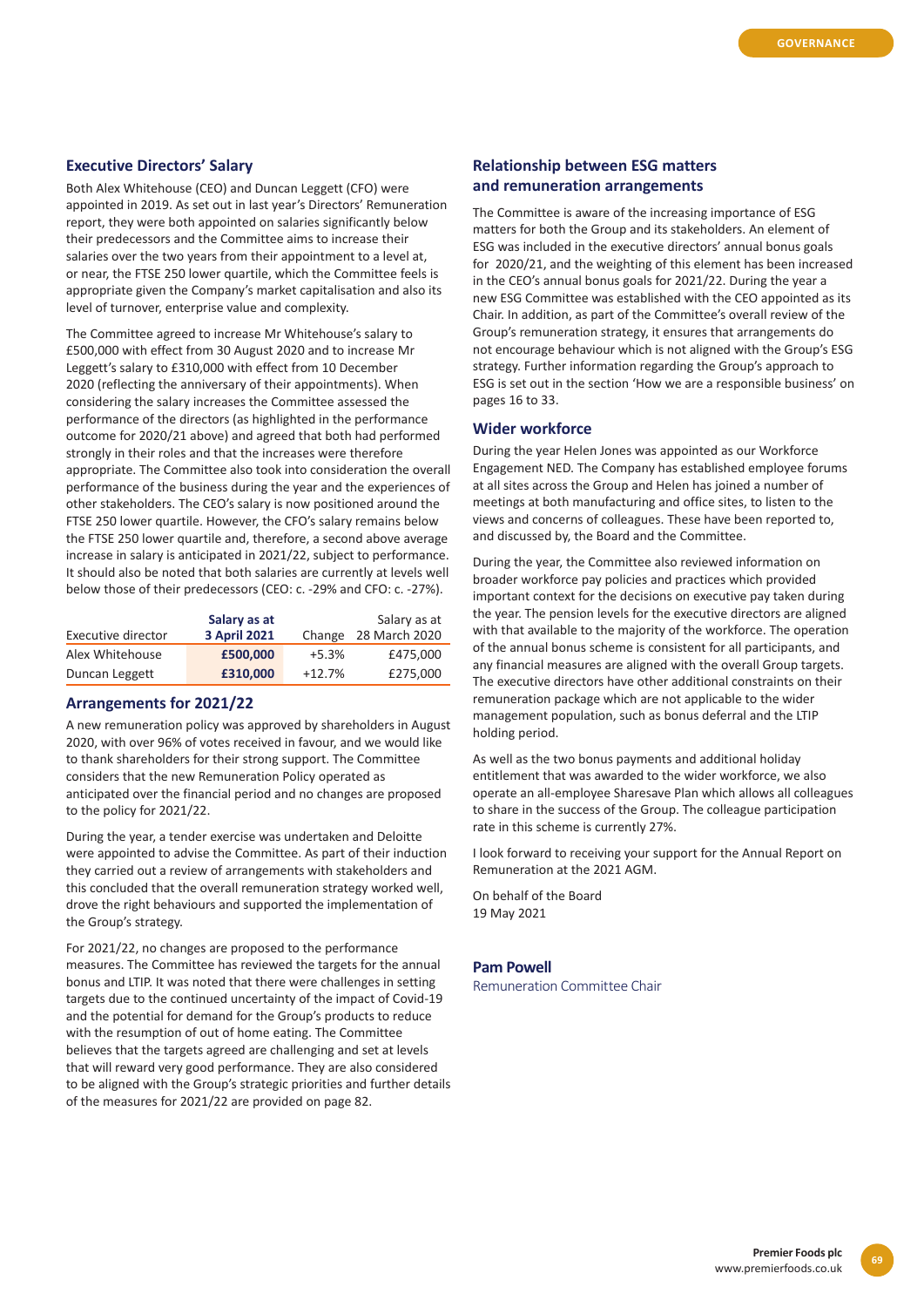# **Overall approach to remuneration**

At Premier Foods, the remuneration policy is designed to attract, retain and motivate a high calibre management team. Focus is placed on driving exceptional performance and creating shareholder value in a sustainable way, as well as aligning the interests of the executive directors with key stakeholders.

The Committee follows the following broad principles when considering the design, implementation and assessment of remuneration in line with the recommendations set out in Provision 40 of the 2018 UK Corporate Governance Code:

# **Clarity – remuneration arrangements should be transparent and promote effective engagement with shareholders and the workforce**

The Company's remuneration policy is designed to support the delivery of the Group's strategic objectives which are aligned with the long-term interests of both shareholders and key stakeholders, including employees. The Committee is committed to being transparent in respect of the elements of remuneration, quantum, the rationale for targets set and performance outcomes. The Committee engages with shareholders and is keen to understand their views and priorities. Recent engagement has included discussion to understand shareholder views on the continued strategic focus on Net debt and whether it remained an appropriate bonus goal following the continued deleveraging of the business. The Committee concluded that it was appropriate to use Net debt as a measure for 2021/22, but consideration would be given to introducing an alternative financial measure for subsequent years.

## **Simplicity – remuneration structures should avoid complexity and their rationale and operation should be easy to understand**

The Committee believes the current arrangements for executive directors to be simple and these consist of three elements:

- A fixed element that comprises salary, pension and taxable benefits.
- A variable element that is subject to performance conditions and comprises:
	- short-term goals via the annual bonus plan; and
	- − long-term goals via the Long-Term Incentive Plan.

The Committee has made a number of changes to remuneration policy over the last few years to remove complexity and reflect market practice and considers that the current arrangements are clear, easy to understand and provide an appropriate balance between fixed and variable remuneration.

## **Risk – remuneration arrangements should ensure reputational and other risks from excessive rewards, and behavioural risks that can arise from target-based incentive plans, are identified and mitigated**

Targets are reviewed to ensure they reflect the overall risk appetite set by the Board and do not encourage inappropriate behaviours or excessive risk taking.

Mitigation is provided through the recovery provisions that apply to both the annual bonus and LTIP. The Committee updated the malus and clawback provisions in line with current best practice expectations in the 2019/20 financial year. This included introducing additional trigger events in the event of corporate failure and/or material damage to the Company's business or reputation. The LTIP

rules have also been updated to include a discretion to override the vesting result in exceptional circumstances.

In addition, holding periods are in place for awards under the Deferred Bonus Plan and LTIP.

# **Predictability – the range of possible values of rewards to individual directors and any other limits or discretions should be identified and explained at the time of approving the policy**

The Committee assesses the potential outcome of future reward by reference to potential pay-outs that can be received at a range of outcomes (minimum, mid-point and maximum) as set out in the Remuneration Policy approved by shareholders at the 2020 AGM. In addition, the effect of future share price growth under the LTIP is also considered based on a 50% increase in share price over the period.

# **Proportionality – the link between individual awards, the delivery of strategy and the long-term performance of the company should be clear. Outcomes should not reward poor performance**

The Committee seeks to ensure that targets for the annual bonus and long-term incentives are aligned with the Group's strategy and the long-term sustainable development of the business.

The focus of our remuneration strategy is on rewarding performance – the majority of executive remuneration (approximately 70% at maximum) is variable and only payable if demanding performance targets are met. The majority of variable pay is payable in the form of shares.

When setting targets for variable elements of pay, the Committee carefully considers the targets to minimise the risk of excessive reward.

When assessing performance against the annual bonus and LTIP, the Committee also considers:

- the overall performance of the business;
- the experience of key stakeholders including shareholders, employees, suppliers and customers;
- the quality of earnings when assessing the achievement of financial targets; and
- the market in which the Company operates.

The Committee retains discretion to override formulaic outcomes produced by the performance conditions where, in the Committee's view, they do not reflect the performance of the business over the period, individual performance or where events happen that cause the Committee to determine that the conditions are unable to fulfil their original intended role.

## **Alignment to culture – incentive schemes should drive behaviours consistent with company purpose, values and strategy**

As part of the preparation of the 2020 Remuneration Policy, the Committee reviewed the overall design of the Group remuneration strategy and believes that it is consistent with the Company's purpose, values and strategy and is aligned with the Group's culture. When setting the annual goals for the annual bonus and LTIP award, the Committee considers a range of different potential measures in order to select those that it believes are most likely to drive the successful delivery of the Group strategy and are aligned with shareholders' interests to deliver earnings growth and improved shareholder value in the medium-term.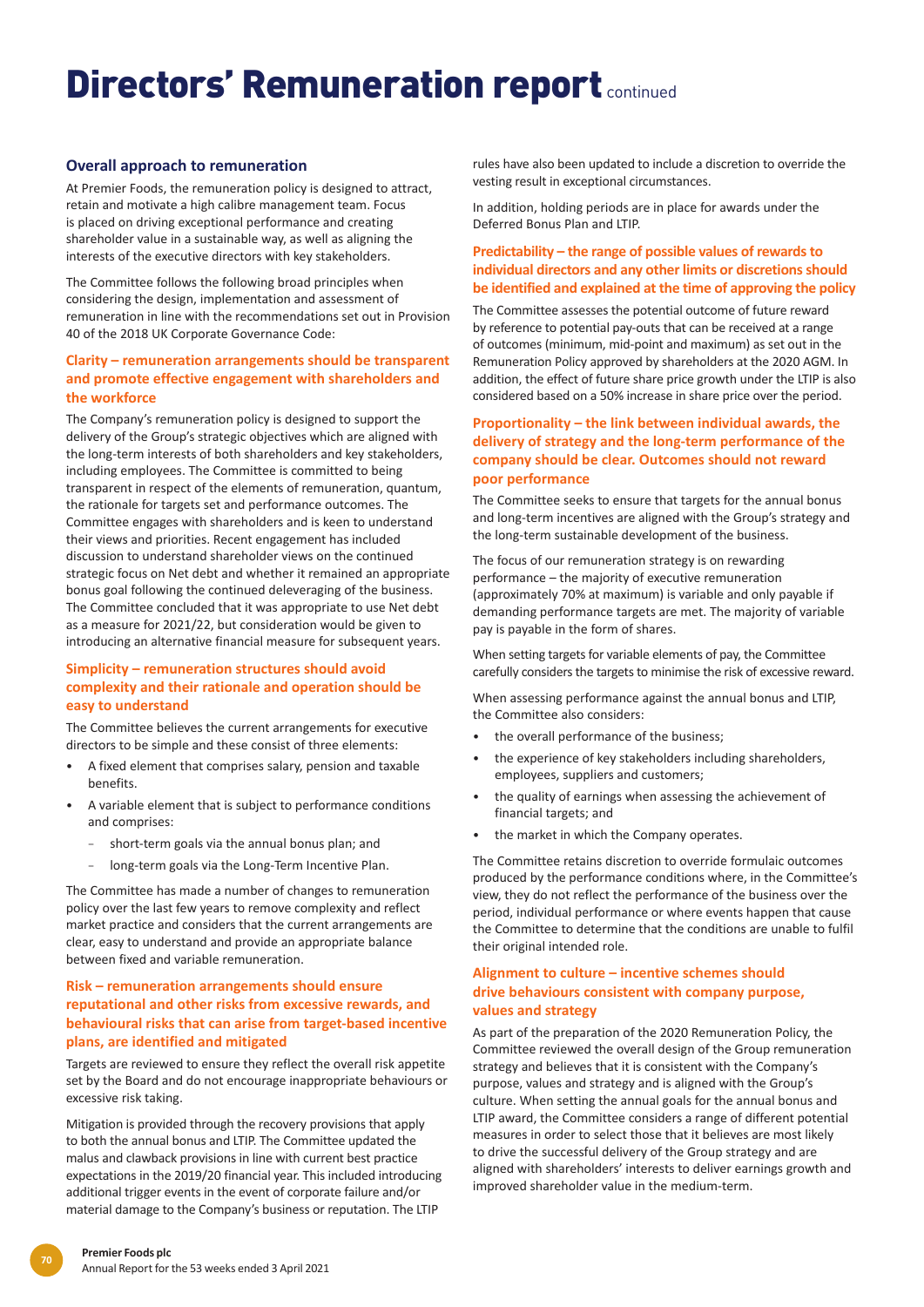# **Summary of the Directors' Remuneration Policy**

 $\overline{1}$ 

The current Directors' Remuneration Policy was approved by shareholders at the AGM on 12 August 2020 (with 96.65% of shares voted being in favour). The following table presents a summary of the key elements of the current Directors' Remuneration Policy and how it will be implemented in 2021/22. The full policy is available in the 2019/2020 annual report which can be found on the Group's website.

| <b>Current elements of remuneration and Operation</b>                                                                                                                                                                                                                                                                                                                                                                                                                                                                         | How we plan to implement the Policy in 2021/22                                                                                                                                                                                                                                                                                                                                                                                                                                                                                                                                                                                                                                                          |
|-------------------------------------------------------------------------------------------------------------------------------------------------------------------------------------------------------------------------------------------------------------------------------------------------------------------------------------------------------------------------------------------------------------------------------------------------------------------------------------------------------------------------------|---------------------------------------------------------------------------------------------------------------------------------------------------------------------------------------------------------------------------------------------------------------------------------------------------------------------------------------------------------------------------------------------------------------------------------------------------------------------------------------------------------------------------------------------------------------------------------------------------------------------------------------------------------------------------------------------------------|
| <b>Base salary</b>                                                                                                                                                                                                                                                                                                                                                                                                                                                                                                            |                                                                                                                                                                                                                                                                                                                                                                                                                                                                                                                                                                                                                                                                                                         |
| Set at levels to attract and retain talented individuals with reference to<br>the size and complexity of the business, the specific experience, skills and<br>responsibilities of the individual, and the market rates for companies of<br>comparable size and complexity and internal Company relativities.<br>Normally reviewed annually (currently with effect from 1 July) in<br>conjunction with those of the wider workforce.                                                                                           | As of 3 April 2021, salaries are as follows:<br>$CEO - E500,000$<br>$\bullet$<br>$CFO - E310,000$<br>$\bullet$<br>As set out in last year's Remuneration Report, both CEO and CFO were<br>appointed on salaries significantly below their predecessors and the<br>Committee aims to increase their salaries over the two years from their<br>appointment to a level at, or near, the FTSE 250 lower quartile. Following<br>an increase during the year, the CEO's salary is now positioned at around<br>the lower quartile of the FTSE 250. The CFO's salary remains below the FTSE<br>250 lower quartile and therefore an above-average increase is anticipated in<br>2021/22, subject to performance. |
| <b>Benefits</b>                                                                                                                                                                                                                                                                                                                                                                                                                                                                                                               |                                                                                                                                                                                                                                                                                                                                                                                                                                                                                                                                                                                                                                                                                                         |
| Benefits include: cash allowance in lieu of company car; fully expensed<br>fuel; private health insurance; life insurance; permanent incapacity<br>benefit; professional memberships; and other ancillary benefits,<br>including relocation expenses (as required).                                                                                                                                                                                                                                                           | No change.                                                                                                                                                                                                                                                                                                                                                                                                                                                                                                                                                                                                                                                                                              |
| <b>Pension</b>                                                                                                                                                                                                                                                                                                                                                                                                                                                                                                                |                                                                                                                                                                                                                                                                                                                                                                                                                                                                                                                                                                                                                                                                                                         |
| Pension contributions or a salary supplement of 7.5% of base pay<br>up to an earnings cap, in line with that offered to the majority of the<br>workforce.                                                                                                                                                                                                                                                                                                                                                                     | No change.                                                                                                                                                                                                                                                                                                                                                                                                                                                                                                                                                                                                                                                                                              |
| <b>Annual bonus</b>                                                                                                                                                                                                                                                                                                                                                                                                                                                                                                           |                                                                                                                                                                                                                                                                                                                                                                                                                                                                                                                                                                                                                                                                                                         |
| Designed to incentivise delivery of annual financial and operational goals<br>and directly linked to delivery of the Group's strategy.<br>Maximum opportunity:<br>$CEO - 125%$ of salary<br>$CFO - 100\%$ of salary<br>One-third of earned bonus is deferred into shares for three years.<br>Awards are subject to malus and clawback provisions.                                                                                                                                                                             | Maximum opportunity (no change):<br>$CEO - 125%$ of salary<br>$\bullet$<br>$CFO - 100\%$ of salary<br>$\bullet$<br>Awards will be subject to the following performance measures:<br>Trading profit (50% weighting);<br>$\bullet$<br>Net debt (20% weighting);<br>$\bullet$<br>Strategic objectives (20% weighting for the CEO and 15% for the CFO);<br>$\bullet$<br>Operational objectives (10% weighting for the CFO only); and<br>$\bullet$<br>ESG objectives (10% weighting for the CEO; 5% weighting for the CFO).<br>$\bullet$<br>Awards will also be subject to a Trading profit underpin.                                                                                                        |
| <b>Long-Term Incentive Plan</b>                                                                                                                                                                                                                                                                                                                                                                                                                                                                                               |                                                                                                                                                                                                                                                                                                                                                                                                                                                                                                                                                                                                                                                                                                         |
| The Premier Foods Long-Term Incentive Plan ('LTIP') provides a clear<br>link to our strategic goal of delivering profitable growth with sustainable<br>share price growth over the medium to long-term.<br>Maximum opportunity of 150% of salary.<br>Awards are subject to a three-year performance period, followed by a<br>two-year holding period.<br>The proportion of awards which will vest for threshold performance is 20%.<br>Awards are subject to malus and clawback provisions.<br><b>Shareholding guidelines</b> | 2021/22 LTIP award levels (no change):<br>CEO - 150% of salary<br>$\bullet$<br>$CFO - 100\%$ of salary<br>$\bullet$<br>Awards will continue to be subject to the following performance measures:<br>Relative TSR (two-thirds weighting); and<br>$\bullet$<br>Adjusted EPS (one-third weighting).<br>$\bullet$                                                                                                                                                                                                                                                                                                                                                                                           |

Shareholding guideline of 200% of salary.

Executive directors are expected to retain 50% of shares from vested awards under the DBP and LTIP until they reach the guideline.

The current shareholdings reflect the fact that both the CEO and CFO are relatively new to their roles:

- CEO 61% of salary
- CFO 22% of salary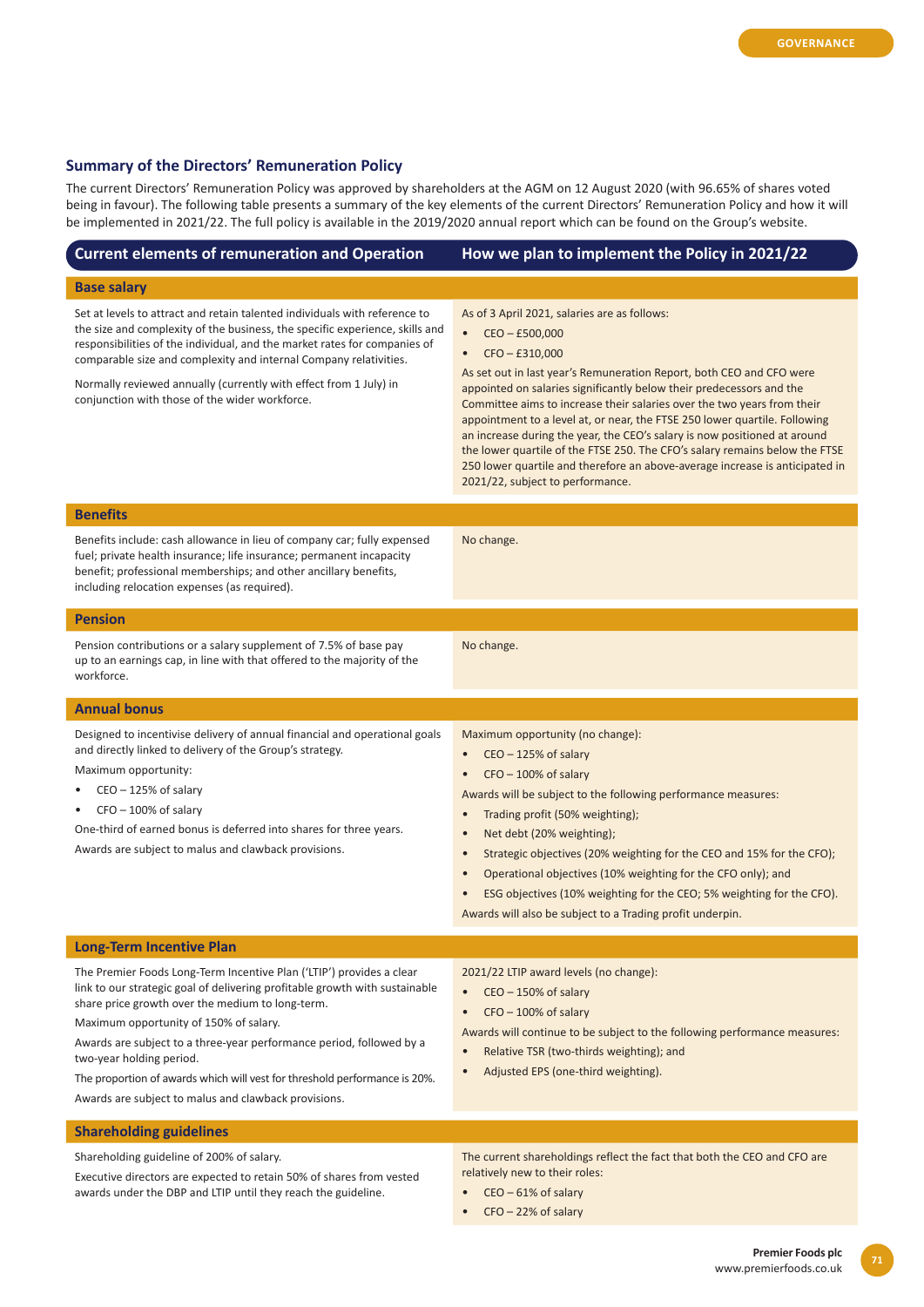# **Annual Report on Remuneration**

An advisory vote on this Annual Report on Remuneration will be put to shareholders at the 2021 AGM. The Committee believes that the Remuneration Policy operated as intended in the year.

# **Single figure table for total remuneration (audited)**

Single figure for the total remuneration received by each executive director for the 53 weeks ended 3 April 2021 (2020/21) and the 52 weeks ended 28 March 2020 (2019/20).

|                                      | <b>Alex Whitehouse</b> |                   |                  | <b>Duncan Leggett</b> |
|--------------------------------------|------------------------|-------------------|------------------|-----------------------|
|                                      | 2020/21<br>£'000       | 2019/201<br>£'000 | 2020/21<br>£'000 | 2019/201<br>£'000     |
| Salary                               | 492                    | 277               | 289              | 85                    |
| Taxable benefits <sup>2</sup>        | 31                     | 19                | 21               | 6                     |
| Pension                              | 13                     |                   | 13               | 4                     |
| Total fixed remuneration             | 536                    | 303               | 323              | 95                    |
| Annual Bonus <sup>3</sup>            | 625                    | 284               | 298              | 70                    |
| Share based awards <sup>4</sup>      | 745                    | 155               |                  | 37                    |
| Total variable remuneration          | 1,370                  | 439               | 298              | 107                   |
| Single figure for total remuneration | 1,906                  | 742               | 621              | 202                   |

1 Alex Whitehouse was appointed CEO on 30 August 2019 and Duncan Leggett was appointed CFO on 10 December 2019.

Benefits for Alex Whitehouse and Duncan Leggett in the year included provision of car allowance, private fuel, private medical insurance and professional membership. Both directors were granted an award over 7,351 shares under the all employee Sharesave plan on 15 December 2020. An amount of £1,755 has been included within benefits, which represents the 20% discount to the share price immediately prior to the offer (see the executive share awards table on page 77 for more information).

3 One-third of the Annual Bonus will be deferred into shares for three years which are awarded under the terms of the DBP.

The figures for share based payments for 2020/21 represent an estimate of the value of the 2018 LTIP award, which will vest in full in August 2021, based on the three-month average price to 3 April 2021 of 96.42p. The share price at the date of grant was 41.2p. 57% of the award is attributable to share price appreciation and no discretion has been exercised in relation to this. The figures for 2019/20 have been adjusted, in line with statutory reporting requirements, following last year's report to show the actual value upon vesting of the award on 24 June 2020, based on a share price of 68.5p.

# **Base salary and fees (audited)**

The Committee sets base salary by reference to the size and complexity of the business based on factors such as market capitalisation, revenue, market share, and total enterprise value.

Alex Whitehouse was appointed CEO on 30 August 2019 with a salary of £475,000 and Duncan Leggett was appointed CFO on 10 December 2019 with a salary of £275,000. As advised at the time of their appointments, the Committee aims to increase their salaries over the next two years to a level at, or near, the FTSE 250 lower quartile, which the Committee feels is appropriate given the Company's market capitalisation and also its level of turnover, market value and complexity.

On 1 July 2020, Mr Whitehouse and Mr Leggett received salary increases of 2.5 % in line with all colleagues not involved in collective bargaining. Following a review of performance for the CEO and CFO since taking on their roles (see the Committee Chair's Annual Statement), the Committee agreed to increase Mr Whitehouse's salary to £500,000 with effect from 30 August 2020 and to increase Mr Leggett's salary to £310,000 with effect from 10 December 2020. The CEO's salary is now positioned around the FTSE 250 lower quartile. However, the CFO's salary remains below the FTSE 250 lower quartile and therefore a second above average increase in salary is anticipated in 2021/22, subject to performance. It should also be noted that both salaries are currently at levels well below those of their predecessors (CEO: circa -29% and CFO: circa -27%).

|                    | Salary as at<br>3 April |          | Salary as at<br>28 March |
|--------------------|-------------------------|----------|--------------------------|
| Executive director | 2021                    | Change   | 2020                     |
| Alex Whitehouse    | £500,000                | $+5.3%$  | £475,000                 |
| Duncan Leggett     | £310,000                | $+12.7%$ | £275,000                 |

## **Benefits**

Benefits provided for the period related to the provision of car allowance, private fuel, private medical insurance and professional membership.

# **Pension**

Under the Company's Remuneration Policy, pension entitlements for executive directors are aligned with those available to the majority of the workforce, which currently equates to a contribution of 7.5% of basic pay up to an earnings cap (£170,400 for the 2020/21 tax year). Executive directors have the right to participate in the Group's defined contribution ('DC') pension plan, with any contribution above their annual allowance paid as cash. During the year, Mr Whitehouse and Mr Leggett both participated in the Group's DC pension plan.

The table below provides details of the executive directors' pension benefits:

|                 | Company          | Cash in lieu of  |
|-----------------|------------------|------------------|
|                 | contributions to | contributions to |
|                 | Group's DC       | DC-type          |
|                 | pension plan     | pension plan     |
|                 | f'000            | f'000            |
| Alex Whitehouse | 4                | q                |
| Duncan Leggett  | 4                | q                |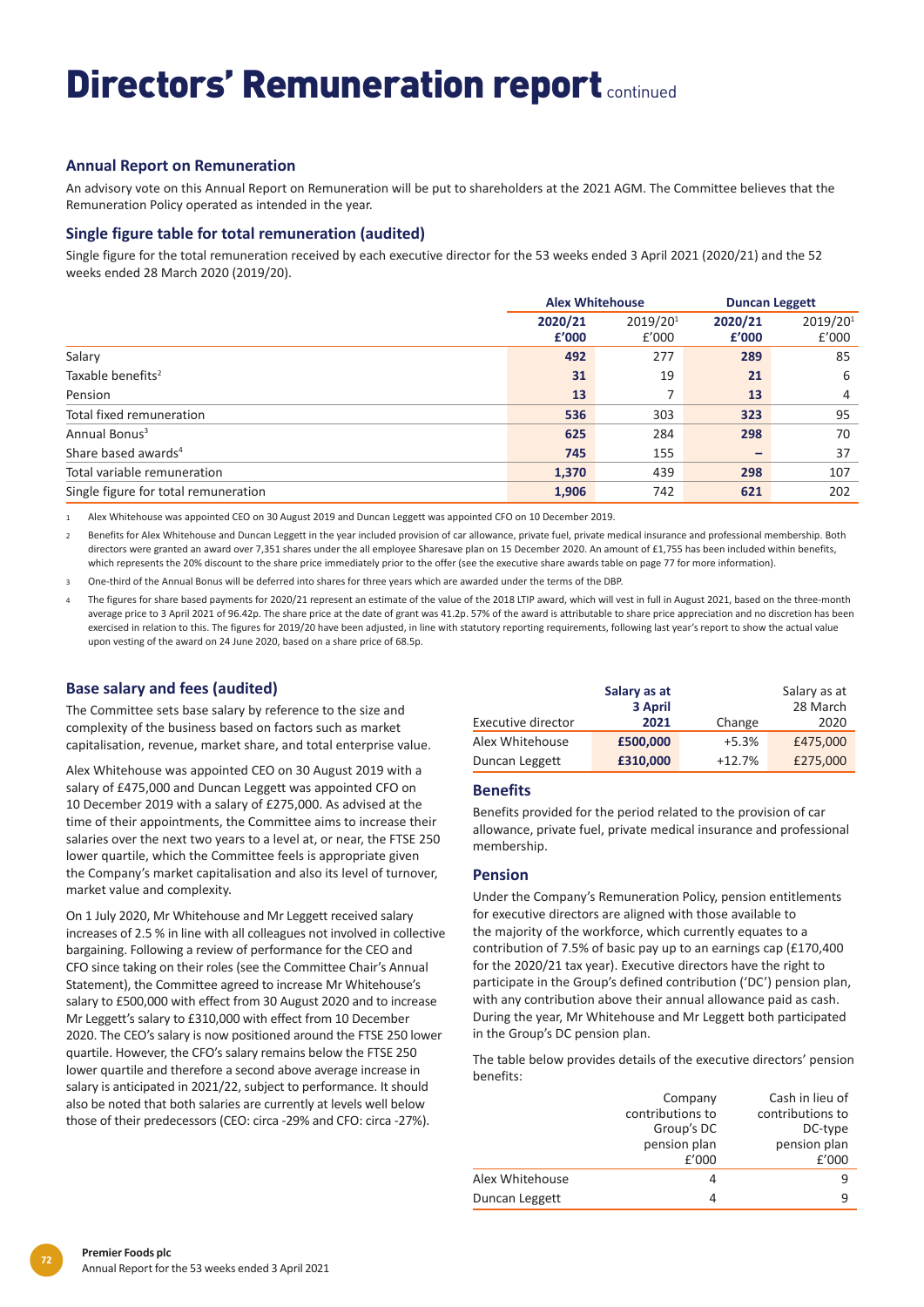### **Annual bonus (executive directors) (audited)**

Each year, the Committee sets individual performance targets and bonus potentials for each of the executive directors. Annually, the Committee reviews the level of achievement against the performance targets set and, based on the Committee's judgement, approves the bonus of each executive director. Annual bonus payments are not pensionable.

#### **Performance assessment for 2020/21**

In line with the Remuneration Policy, for 2020/21, the CEO and CFO had maximum bonus opportunities of 125% of salary and 100% of salary, respectively. Performance was measured against targets relating to trading profit (50% weighting), Net debt (25% weighting), strategic leadership (15% weighting), operational leadership (5% weighting) and ESG (5% weighting).

The Committee undertook a full and detailed review of the performance of each executive director against their financial and non-financial targets, including a 'performance in the round' assessment which is set out below and in the Committee Chair's Annual Statement.

As stated earlier in this annual report, the Group delivered a very strong set of results in 2020/21. Trading profit grew to £148.3m (52 week basis), representing like-for-like growth of +11.9%, driven by market share growth in both volume and value terms. Net debt decreased to £314.1m, as a result of increased Trading profit and cash flow, cost saving initiatives and the repayment of £190m of Floating Rate Notes.

The tables below set out performance compared to the financial and non-financial targets set at the start of the year.

#### **Alex Whitehouse (audited)**

|                                                                     | Annual bonus 2020/21 |                |                            |       |                                                  |  |  |
|---------------------------------------------------------------------|----------------------|----------------|----------------------------|-------|--------------------------------------------------|--|--|
| <b>Performance measure</b>                                          | <b>Target</b>        | <b>Stretch</b> | <b>Performance outcome</b> |       | <b>Performance</b><br>Weighting (% of max bonus) |  |  |
| Financial targets (subject to a Trading profit underpin of £132.0m) |                      |                |                            |       |                                                  |  |  |
| Trading profit                                                      | £136.0m              | £140.0m        | $£148.3m$ <sup>'</sup>     | 50.0% | 50.0%                                            |  |  |
| Net debt                                                            | £392.1m              | £382.1m        | £314.1m                    | 25.0% | 25.0%                                            |  |  |
|                                                                     |                      |                |                            | 75.0% | 75.0%                                            |  |  |

|                                             |                                                                                                                                                                                                                                                                                                                                                                   |        | <b>Performance</b>         |
|---------------------------------------------|-------------------------------------------------------------------------------------------------------------------------------------------------------------------------------------------------------------------------------------------------------------------------------------------------------------------------------------------------------------------|--------|----------------------------|
| <b>Performance measure</b>                  | <b>Performance outcome</b>                                                                                                                                                                                                                                                                                                                                        |        | Weighting (% of max bonus) |
|                                             | Non-financial targets (subject to a Trading profit underpin of £132.0m)                                                                                                                                                                                                                                                                                           |        |                            |
| Strategic leadership                        | Implementation of revised International strategy and structure resulting<br>in significant improvement in International performance (with revenue at<br>constant currency up +23% in the year) and signing of new US distribution<br>agreement with Weston Foods. Integration of Knighton business into the<br>Group completed with cost savings ahead of budget. | 15.0%  | 15.0%                      |
| Operational leadership                      | Continued focus on the Health & Safety agenda with a further<br>improvement in LTA scores. Sponsorship of Group Risk Management<br>programme to improve the processes for management review and<br>implementation of recommendations. Introduction of Group-wide<br>Covid-19 colleague surveys and completion of actions identified.                              | 5.0%   | 5.0%                       |
| Environment, Social<br>and Governance (ESG) | Appointed chair of new ESG Committee, approved governance structure<br>and conducted materiality assessment with stakeholders to identify<br>strategic priorities. Over the course of the year the Group has also<br>enhanced the nutritional profile of its existing core range and 84% of core<br>ranges now include a 'better-for-you' option.                 | 5.0%   | 5.0%                       |
|                                             |                                                                                                                                                                                                                                                                                                                                                                   | 25.0%  | 25.0%                      |
|                                             | Final outcome                                                                                                                                                                                                                                                                                                                                                     | 100.0% | 100.0%                     |

1 Trading profit performance for the annual bonus has been assessed on a 52 week basis.

**73**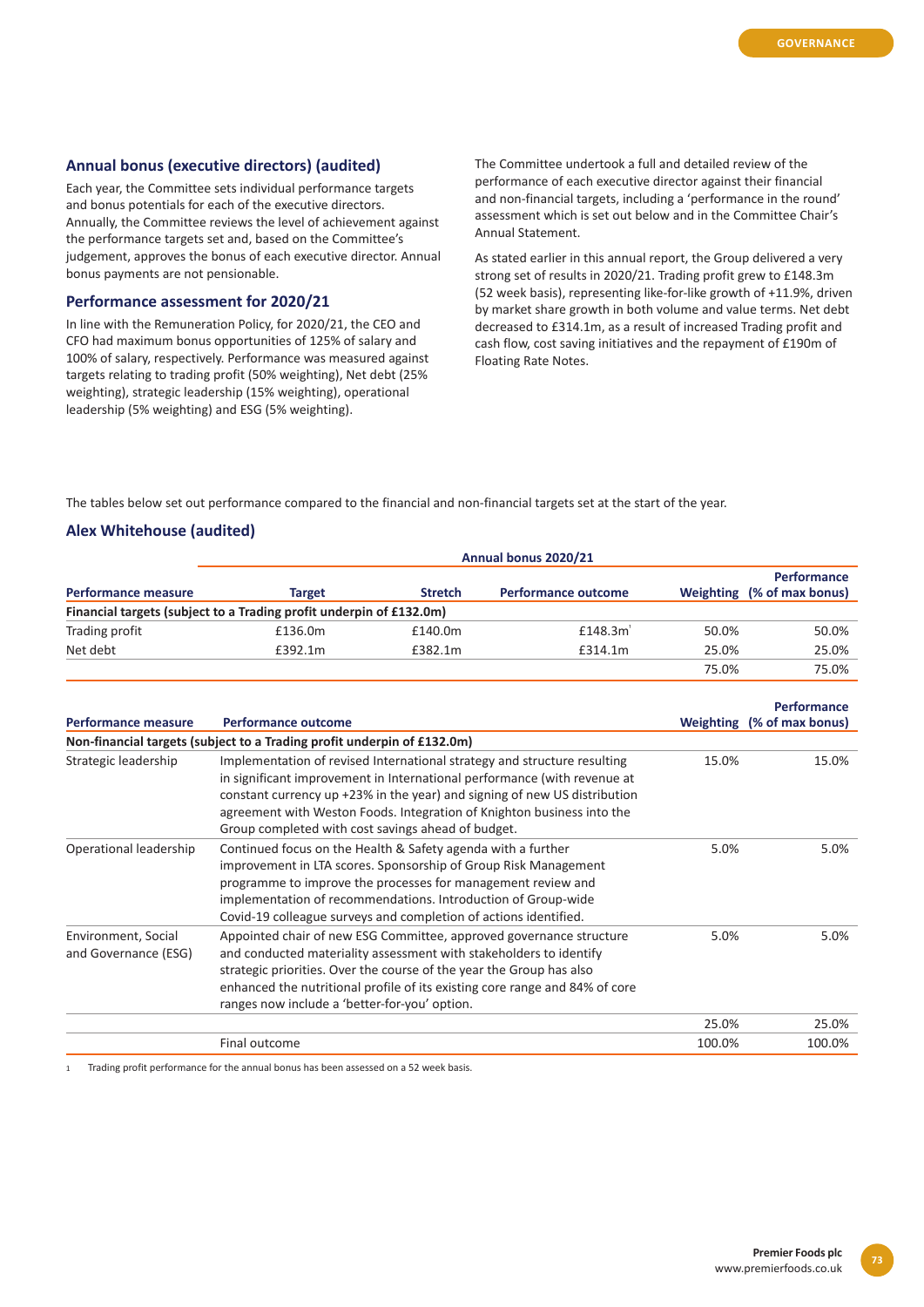# **Duncan Leggett (audited)**

| <b>Performance measure</b> | Annual bonus 2020/21                                                |                |                            |                  |                                        |  |  |
|----------------------------|---------------------------------------------------------------------|----------------|----------------------------|------------------|----------------------------------------|--|--|
|                            | <b>Target</b>                                                       | <b>Stretch</b> | <b>Performance outcome</b> | <b>Weighting</b> | <b>Performance (%</b><br>of max bonus) |  |  |
|                            | Financial targets (subject to a Trading profit underpin of £132.0m) |                |                            |                  |                                        |  |  |
| Trading profit             | £136.0m                                                             | £140.0m        | $£148.3m$ <sup>'</sup>     | 50.0%            | 50.0%                                  |  |  |
| Net debt                   | £392.1m                                                             | £382.1m        | £314.1m                    | 25.0%            | 25.0%                                  |  |  |
|                            |                                                                     |                |                            | 75.0%            | 75.0%                                  |  |  |

| Performance measure                         | Performance outcome                                                                                                                                                                                                                                                                                              | <b>Weighting</b> | <b>Performance (%</b><br>of max bonus) |
|---------------------------------------------|------------------------------------------------------------------------------------------------------------------------------------------------------------------------------------------------------------------------------------------------------------------------------------------------------------------|------------------|----------------------------------------|
|                                             | Non-financial targets (subject to a Trading profit underpin of £132.0m)                                                                                                                                                                                                                                          |                  |                                        |
| Strategic leadership                        | Integration of Knighton business into the Group completed with cost<br>savings ahead of budget. Completion of segregated pension merger in<br>line with agreed timescales and financial parameters. Implementation<br>of bond repayment initiative delivering approximately £10m in annual<br>interest payments. | 15.0%            | 11.25%                                 |
| Operational leadership                      | Implementation of cost savings project with savings ahead of plan.<br>Implementation of project to improve cash collection within accounts<br>receivable and enhance working capital in line with budget.                                                                                                        | 5.0%             | 5.0%                                   |
| Environment, Social<br>and Governance (ESG) | Improved governance around financial controls to enhance the risk<br>management process and reduce control observations from the Group<br>audit report.                                                                                                                                                          | 5.0%             | 5.0%                                   |
|                                             |                                                                                                                                                                                                                                                                                                                  | 25.0%            | 21.25%                                 |
|                                             | Final outcome                                                                                                                                                                                                                                                                                                    | 100.0%           | 96.25%                                 |

1 Trading profit performance for the annual bonus has been assessed on a 52 week basis.

The Committee considered the formulaic outcomes of the annual bonus assessment in the context of the current external environment, wider company and individual performance, the shareholder experience, the customer experience and the treatment of colleagues throughout the rest of the Group.

In addition to the operational highlights set out above, in 2020/21, Premier Foods has created over £600m of shareholder value, and delivered a shareholder return of over 285% during the period, outperforming the FTSE All Share index (circa 30% return). Furthermore, management worked incredibly hard throughout the year to ensure that colleague safety and well-being remained a priority. The Group chose not to furlough any colleagues or make any redundancies and no money was taken from the government in respect of the pandemic.

The Committee believes that the executive directors responded both decisively and effectively to the challenges of the pandemic, enabling the Group to perform successfully during 2020/21. In light of the Group's excellent financial performance, the strategic progress, and focus on the well-being of employees, the Committee concluded that the formulaic outcomes of the annual bonus assessment were justified, and no discretion was required to be applied.

# **Deferred Bonus Plan (DBP)**

One-third of any annual bonus payment awarded to executive directors is made in the form of shares. These shares are awarded under the terms of the DBP, which was approved by shareholders in July 2017. Awards will normally be made within six weeks following the announcement of the Group's full year results in the form of nil cost options. The awards will normally vest on the third anniversary of grant and, if awarded in the form of nil cost options, will then be exercisable up until the tenth anniversary of grant. The shares are subject to forfeiture and clawback provisions. Details of the DBP award granted on 25 June 2020 based on a share price of 68.5p are set out below:

|                 | <b>2019/20 Annual</b><br><b>bonus</b> | Bonus deferral<br>(one-third) | Shares awarded | Deferral period       |
|-----------------|---------------------------------------|-------------------------------|----------------|-----------------------|
| Alex Whitehouse | £284.112                              | £94.704                       | 138.254        | 25.06.20 - 25.06.23   |
| Duncan Leggett  | £70,464                               | £23.488                       | 34.289         | $25.06.20 - 25.06.23$ |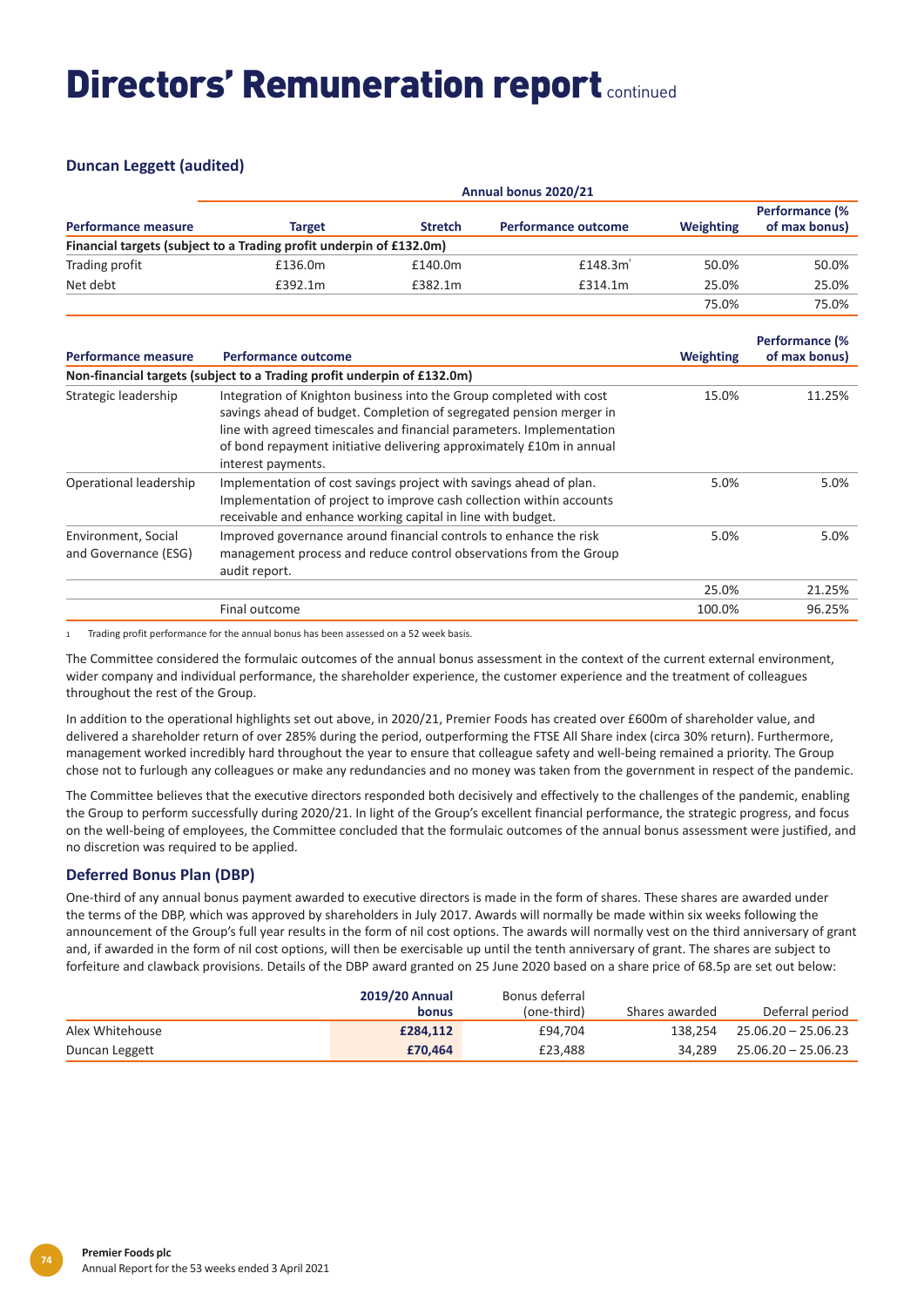## **Long-Term Incentive Plan (LTIP)**

#### **Performance assessment for the 2018 LTIP award**

The performance conditions for the 2018 LTIP award were based on a relative TSR condition (comprising two-thirds of the award) and an adjusted EPS condition (comprising one-third of the award). The Committee assessed the two performance conditions in May 2021 and concluded that both the relative TSR target and the adjusted EPS target had been fully achieved, which will result in full vesting of the LTIP award in August 2021. The TSR of Premier Foods over the three-year performance period was 151%, representing significant shareholder value creation and was significantly above the upper quartile TSR in the comparator group of circa 39%. The Committee considered that the vesting reflected the underlying performance of the business and was appropriate.

|                                |                  | <b>Targets</b> |                  |                  | <b>Outcome</b>   |               | No. of shares<br>to vest |
|--------------------------------|------------------|----------------|------------------|------------------|------------------|---------------|--------------------------|
|                                |                  | <b>Below</b>   |                  |                  | <b>Actual</b>    |               | <b>Alex</b>              |
| <b>Performance measure</b>     | <b>Weighting</b> | threshold      | <b>Threshold</b> | <b>Stretch</b>   | performance      | <b>Pavout</b> | Whitehouse               |
|                                |                  |                |                  | Upper            | Upper            |               |                          |
| Relative TSR                   | 2/3              | < Median       | Median           | quartile         | quartile         | 100%          | 772,538                  |
| Adjusted EPS <sup>2</sup>      | 1/3              | < 8.4p         | 8.4p             | 9.8 <sub>p</sub> | 9.8 <sub>p</sub> | 100%          |                          |
| % of relevant portion of award |                  |                |                  |                  |                  |               |                          |
| vesting <sup>3</sup>           |                  | 0%             | 20%              | 100%             |                  |               |                          |

1 Measured against the constituents of the FTSE All Share Index (excluding investment trusts) at the start of the period.

2 2017/18 base year adjusted EPS was 7.6p.

Straight-line vesting between threshold and stretch.

#### **Scheme interests awarded during the financial year (audited)**

### **LTIP award for 2020/21**

Details of the LTIP award granted on 25 June 2020 are set out below.

|                 | <b>Basis of</b><br>award | Face value<br>on award date* | <b>Performance</b><br>period |
|-----------------|--------------------------|------------------------------|------------------------------|
| Alex Whitehouse | 150%                     | £712.500                     | $01.04.20 - 31.03.23$        |
| Duncan Leggett  | 100%                     | £275.000                     | $01.04.20 - 31.03.23$        |

\* Determined based on the closing middle market quotation (MMQ) on 24 June 2020 of 68.5p.

|                                                     |                  |              | <b>Targets</b>   |                   |                    |
|-----------------------------------------------------|------------------|--------------|------------------|-------------------|--------------------|
|                                                     |                  | <b>Below</b> |                  |                   |                    |
| Performance measure                                 | <b>Weighting</b> | threshold    | <b>Threshold</b> | Target            | <b>Stretch</b>     |
| Relative TSR <sup>1</sup>                           | 2/3              | < Median     | Median           |                   | N/A Upper quartile |
| Adjusted EPS <sup>2</sup>                           | 1/3              | < 11.4p      | 11.4p            | 12.0 <sub>D</sub> | 12.4p              |
| % of relevant portion of award vesting <sup>3</sup> |                  | 0%           | 20%              | 50%               | 100%               |

1. Measured against the constituents of the FTSE All Share Index (excluding investment trusts) around the start of the period.

2. 2019/20 base year adjusted EPS was 8.9p.

3. Target EPS of 12.0p (at which 50% vests) with straight-line vesting between threshold and target and between target and stretch.

When the Committee initially set the 2020/21 EPS targets, the corporation tax rate was expected to be reduced from 19% to 17% for the 2023 financial year and the EPS targets were set based on this lower tax rate. Since then, the planned reduction in tax rate has been repealed and the 19% corporation tax rate will now remain in place. The Group currently retains brought forward losses which it can utilise to offset against future tax liabilities and therefore tax is currently a non-cash item at Premier Foods. Given that that our tax charge is notional for the purposes of calculating EPS, the Committee has restated the EPS targets to reflect this tax rate change. The impact of this is 0.29p at target and the revised targets are set out in the table above. Given there is no additional tax cost for shareholders, the Committee believes that this is the right decision to continue to ensure that our executive directors make decisions which are aligned with our strategic objectives and are in the best long-term interest of our shareholders.

The Committee considers that these targets are very stretching and represent significant value creation for shareholders. The Committee retains discretion to override the formulaic outcomes where, in the Committee's view, they do not reflect the performance of the business over the period, individual performance or where events happen that cause the Committee to determine that the conditions are unable to fulfil their original intended role.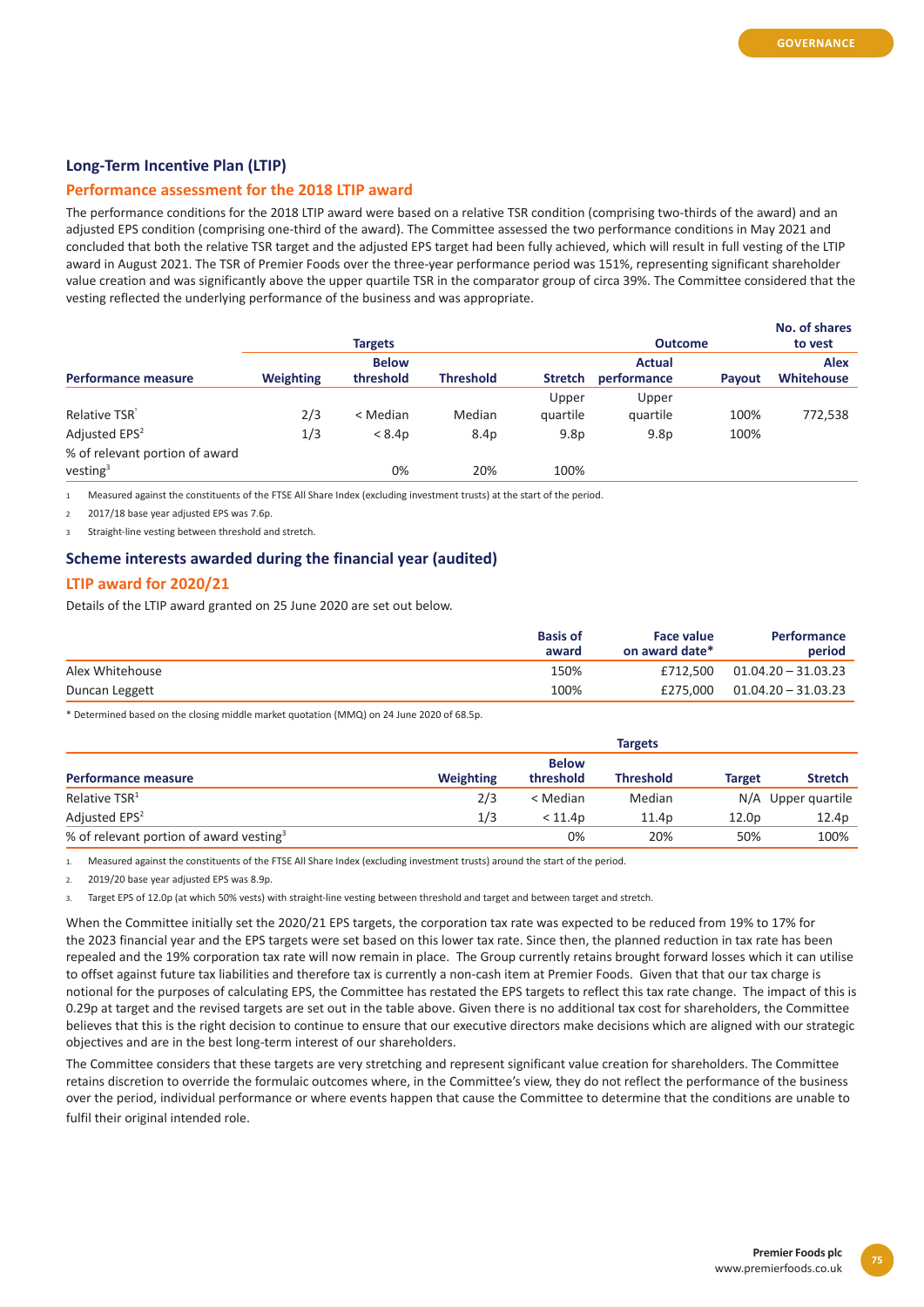# **Pro rata LTIP awards in respect of 2019/20**

As set out in last year's report, on the appointment of Alex Whitehouse as CEO and Duncan Leggett as acting CFO, the two executive directors were each entitled to receive a pro rata award under the LTIP in respect of the 2019/20 financial period. This would ordinarily have been made immediately following appointment, however, members of the Board were in a prohibited dealing period, so the actual granting of the awards was significantly delayed. The additional awards reflect their entitlement to shares as if the award had been made as originally intended. To ensure consistency with the original 2019/20 LTIP award, the same performance conditions, performance period and share price will apply. The vesting date will be three years from the date of grant and a two-year post vesting holding period will apply.

|                 |                       | Max value on |                           |
|-----------------|-----------------------|--------------|---------------------------|
|                 | <b>Basis of award</b> | award date*  | <b>Performance period</b> |
| Alex Whitehouse | Pro rata 150%         | £157.777     | 01.04.19 – 31.03.22       |
| Duncan Leggett  | Pro rata 100%         | £152.849     | 01.04.19 – 31.03.22       |

\* Determined based on average MMQ for the five days ending on 6 June 2019 of 35.12p.

|                                                     |                  |                        | <b>Targets</b>    |                |
|-----------------------------------------------------|------------------|------------------------|-------------------|----------------|
| Performance measure                                 | <b>Weighting</b> | <b>Below threshold</b> | <b>Threshold</b>  | <b>Stretch</b> |
| Relative TSR <sup>1</sup>                           | 2/3              | < Median               | Median            | Upper quartile |
| Adjusted EPS <sup>2</sup>                           | 1/3              | < 10.1 <sub>D</sub>    | 10.1 <sub>p</sub> | 11.1p          |
| % of relevant portion of award vesting <sup>3</sup> |                  | 0%                     | 20%               | 100%           |

1. Measured against the constituents of the FTSE All Share Index (excluding investment trusts) around the start of the period.

2. 2018/19 base year adjusted EPS was 8.5p.

3. Straight-line vesting between threshold and stretch.

### **Dilution limits**

Awards under certain executive and all-employee share plans may be satisfied using either newly issued shares or shares purchased in the market and held in the Group's Employee Benefit Trust (which held 1,230,629 shares as at 3 April 2021). The Group complies with the Investment Association guidelines in respect of the dilutive effect of newly issued shares. The current dilutive impact of share awards over a 10-year period is approximately 4.0%.

### **Statement of directors' shareholding and share interests (audited)**

The following table shows executive directors' interests in Company shares. Awards under the LTIP are subject to a three-year vesting period and will only vest if stretching performance conditions are met. In July 2017, the Company adopted a two-year holding period post vesting. The figures shown represent the maximum number of shares a director could receive following the end of the vesting period if all performance targets were achieved in full.

#### **Share ownership guidelines and share interest table (audited) 2020/21**

|                 | <b>Shares</b><br>owned as<br>at 3 April | <b>Shares</b><br>owned as<br>at 28 March | Extent to<br>which share<br>ownership<br>guidelines | <b>DBP</b> | LTIP<br>Awards | LTIP<br>Awards | Sharesave |           |
|-----------------|-----------------------------------------|------------------------------------------|-----------------------------------------------------|------------|----------------|----------------|-----------|-----------|
|                 | 2021                                    | 2020                                     | met <sup>1</sup>                                    | Awards     | (vested)       | (unvested)     | Awards    | Total     |
| Alex Whitehouse | 444.518                                 | 336,692                                  | 61%                                                 | 138.254    | 225.852        | 3.162.274      | 24.567    | 3,995,465 |
| Duncan Leggett  | 98,771                                  | 60,407                                   | 22%                                                 | 34,289     | 53,833         | 836.679        | 24.567    | 1,048,139 |

1. The Shareholding guidelines require executive directors to hold 200% of their salary in shares, the percentage stated includes the post-tax value of awards held under the Deferred Bonus plans and vested LTIP awards. Mr Whitehouse was appointed CEO on 30 August 2019 and Mr Leggett was appointed CFO on 10 December 2019.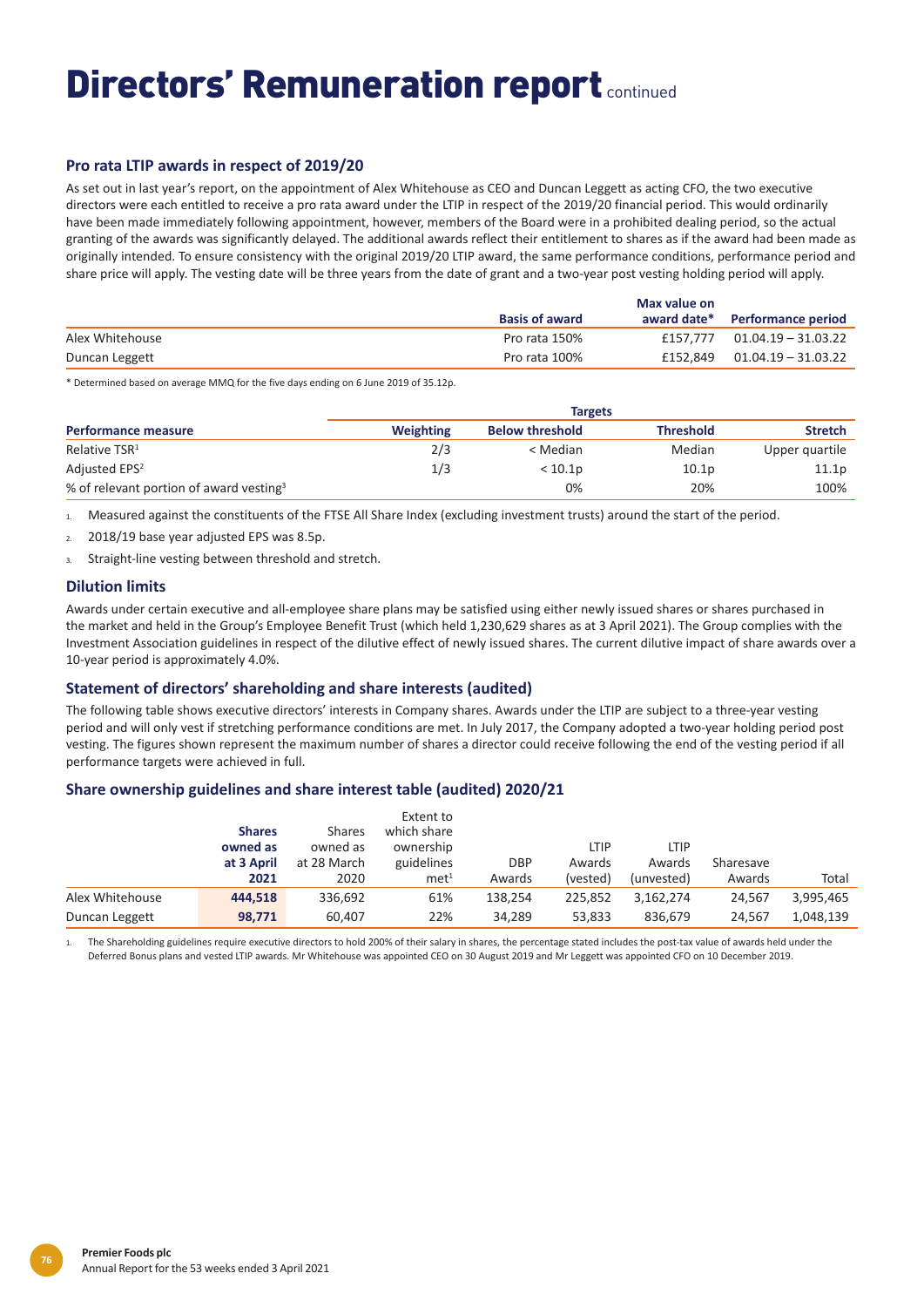# **Executive share awards (audited)**

|                                      |                  | <b>Balance</b>           |                          |           |         |                          | <b>Balance</b>            |                          | Share    | Share                    | Date of     |             |
|--------------------------------------|------------------|--------------------------|--------------------------|-----------|---------|--------------------------|---------------------------|--------------------------|----------|--------------------------|-------------|-------------|
|                                      |                  | as at                    |                          | Exercised |         | Lapsed                   | as at                     |                          | price    | price                    | vesting/    |             |
|                                      | Date of          | 28 March                 | Awarded                  | in the    | Vested  | in the                   |                           | <b>3 April</b> Option    | on date  | on date of               | becomes     | Maximum     |
|                                      | grant            | 2020                     | in the year              | year      | in year | year                     | 2021                      | price                    | of grant | exercise                 | exercisable | Expiry date |
| <b>Alex</b>                          |                  |                          |                          |           |         |                          |                           |                          |          |                          |             |             |
| <b>Whitehouse</b>                    |                  |                          |                          |           |         |                          |                           |                          |          |                          |             |             |
| LTIP <sup>1</sup>                    | 13.06.17 677,557 |                          |                          |           |         | 225,852 451,705          | 225,852                   | $\overline{\phantom{0}}$ | 40.50    | $\overline{\phantom{0}}$ | 13.06.20    | 12.06.24    |
|                                      | 08.08.18         | 772,538                  |                          |           |         | $\qquad \qquad -$        | 772,538                   | $\qquad \qquad -$        | 41.20    | $\overline{\phantom{0}}$ | 08.08.21    | 07.08.25    |
|                                      | 07.06.19         | 900,341                  | $\overline{\phantom{0}}$ |           |         | $\overline{\phantom{0}}$ | 900,341                   | $\qquad \qquad -$        | 34.00    | $\overline{\phantom{0}}$ | 07.06.22    | 06.06.26    |
|                                      | 25.06.20         |                          | $-1,040,145$             |           |         | $\qquad \qquad -$        | 1,040,145                 | $\qquad \qquad -$        | 65.00    | $\overline{\phantom{0}}$ | 25.06.23    | 24.06.27    |
|                                      | 24.09.20         |                          | 449,250                  |           |         |                          | 449,250                   | $\qquad \qquad -$        | 89.00    |                          | 24.09.23    | 23.09.27    |
| <b>DBP</b>                           | 25.06.20         | $\overline{\phantom{0}}$ | 138,254                  |           |         | $\overline{\phantom{0}}$ | 138,254                   | $\qquad \qquad -$        | 89.00    | —                        | 25.06.23    | 25.06.30    |
| Sharesave Plan <sup>2</sup> 20.12.16 |                  | 7,826                    | $\overline{\phantom{0}}$ | 7,826     |         | $\qquad \qquad -$        |                           | $-34.50$                 | 44.00    | 68.50                    | 01.02.20    | 31.07.20    |
|                                      | 17.12.18         | 8,160                    |                          |           |         | $\qquad \qquad -$        |                           | 8,160 30.00              | 33.00    | $\qquad \qquad -$        | 01.02.22    | 31.07.22    |
|                                      | 16.12.19         | 8,876                    | $\overline{\phantom{0}}$ |           |         | $\overline{\phantom{0}}$ |                           | 8,876 29.20              | 37.20    | $\overline{\phantom{0}}$ | 01.02.23    | 31.07.23    |
|                                      | 15.12.20         |                          | 7,531                    |           |         |                          |                           | 7,531 71.70              | 95.00    |                          | 01.02.24    | 31.07.24    |
|                                      |                  |                          | 1,635,180                | 7,826     |         |                          | 225,852 451,705 3,550,947 |                          |          |                          |             |             |
| <b>Duncan</b>                        |                  |                          |                          |           |         |                          |                           |                          |          |                          |             |             |
| <b>Leggett</b>                       |                  |                          |                          |           |         |                          |                           |                          |          |                          |             |             |
| LTIP <sup>1</sup>                    | 13.06.17         | 161,500                  |                          |           | 53,833  | 107,667                  | 53,833                    | $\qquad \qquad -$        | 40.50    | $\overline{\phantom{0}}$ | 13.06.20    | 12.06.24    |
|                                      | 25.06.20         | $\overline{\phantom{0}}$ | 401,459                  |           |         | $\overline{\phantom{0}}$ | 401,459                   | $\overline{\phantom{0}}$ | 65.00    |                          | 25.06.23    | 24.06.27    |
|                                      | 24.09.20         |                          | 435,220                  |           |         | $\overline{\phantom{0}}$ | 435,220                   | $\overline{\phantom{0}}$ | 89.00    |                          | 24.09.23    | 23.09.27    |
| <b>DBP</b>                           | 25.06.20         |                          | 34,289                   |           |         | —                        | 34,289                    |                          | 89.00    |                          | 25.06.23    | 25.06.30    |
| Sharesave Plan <sup>2</sup> 20.12.16 |                  | 7,826                    |                          | 7,826     |         | $\qquad \qquad -$        |                           | $-34.50$                 | 44.00    | 68.50                    | 01.02.20    | 31.07.20    |
|                                      | 17.12.18         | 8,160                    |                          |           |         | $\overline{\phantom{0}}$ |                           | 8,160 30.00              | 33.00    | $\qquad \qquad -$        | 01.02.22    | 31.07.22    |
|                                      | 16.12.19         | 8,876                    |                          |           |         |                          |                           | 8,876 29.20              | 37.20    |                          | 01.02.23    | 31.07.23    |
|                                      | 15.12.20         | $\qquad \qquad -$        | 7,531                    |           |         |                          |                           | 7,531 71.70              | 95.00    |                          | 01.02.24    | 31.07.24    |
|                                      |                  |                          | 878,499                  | 7,826     | 53,833  | 107,667                  | 949,368                   |                          |          |                          |             |             |

1. The Remuneration Committee has determined that the TSR and EPS elements of the 2018 LTIP will vest in full in August 2021 (see page 75 for more information).

2. Executive directors are eligible to participate in the Group's Sharesave Plan on the same basis as all other eligible employees. Mr Whitehouse and Mr Leggett were granted an award over 7,351 shares under the all employee Sharesave plan on 15 December 2020. An amount of £1,755 has been included within taxable benefits which represents the 20% discount to the share price immediately prior to the offer.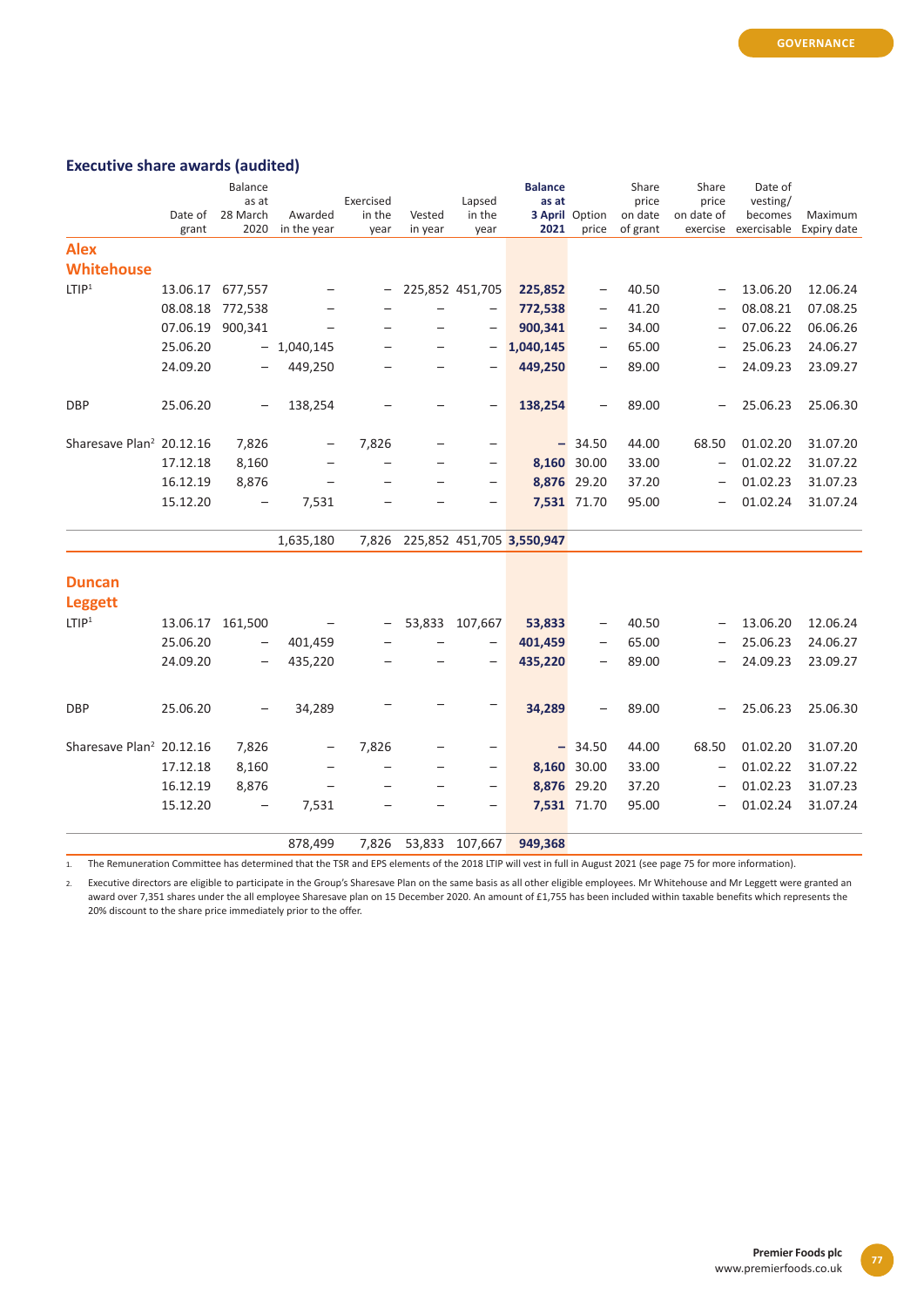# **Share ownership guidelines, vesting and retention periods**

To align executive directors' interests with those of shareholders, the 2020 Remuneration Policy increased the multiple of salary that the executives must hold in shares from 100% of salary to 200% of salary (valued at year end). The Committee will review progress against the requirements, noting that they are expected to retain 50% of shares from vested awards under the Deferred Bonus Plan (DBP) and the LTIP (other than sales to settle any tax or NICs due) until the target is reached. In addition, to encourage a focus on the long-term sustainable development of the business, retention periods have been introduced for both the annual bonus scheme and LTIP. One-third of any annual bonus award is deferred into shares for three years under the DBP. In addition, any shares which vest under LTIP awards granted since 2018 will be deferred for a further two-year period.

|                    | V2. | Υ3 | Υ4 |  |
|--------------------|-----|----|----|--|
| Annual bonus (DBP) |     |    |    |  |
| <b>ITIP</b>        |     |    |    |  |

**Performance period** 

**Retention period** 

# **Post-employment shareholding guideline**

As set out in last year's Directors' Remuneration Report, our current approach to incentives is designed to ensure that executive directors continue to have significant shareholdings for at least two years after departure (and in many cases longer), which are subject to robust clawback and malus provisions. Under our current policy, in the case of a 'good leaver' unvested share awards on cessation (both deferred bonuses and long-term incentive awards) continue to vest at their normal vesting date, which can be up to three years from the date of cessation (i.e. three years from grant). In addition, there is a two-year post-vesting holding period which applies to long-term incentive awards which will continue post-cessation. As a result, executive directors will need to hold any shares subject to vested awards at cessation for up to two years from cessation and will need to hold shares that vest post-cessation for two years post-vesting. In the latter case, for an award granted in the last year

of employment, this means the executive director would need to hold any shares that vest for up to five years from cessation (i.e. five years from grant of the award).

The members of the Remuneration Committee reviewed the recommendation set out in the new Corporate Governance Code regarding the introduction of a formal post-employment shareholding guideline. It was felt that the current arrangements provide an adequate disincentive against inappropriate short-term actions by departing executive directors. Extending post-cessation shareholding arrangements further, in either quantum or duration, was not judged to be appropriate by the Committee, as executive directors would no longer have the ability to influence the strategic direction or financial performance of the business, which operates in a dynamic and fast-changing FMCG environment. This will be reviewed by the Committee as part of its next Remuneration Policy review.

#### **Share ownership for the wider Group**

The Committee recognises the importance of aligning colleagues' interests with those of shareholders and encourages share ownership in order to increase focus on the delivery of shareholder return. All members of the ELT participate in the LTIP. Participation in the Sharesave Plan currently represents approximately 27% of colleagues.

### **Total shareholder return**

The market price of a share in the Company on 1 April 2021 (the last trading day before the end of the financial period) was 94.6 pence; the range during the financial period was 23.55 pence to 110.8 pence.

This graph shows the value, by 3 April 2021, of £100 invested in Premier Foods plc on 31 December 2010, compared with the value of £100 invested in the FTSE Food Producers Index and FTSE All Share Index (excluding Investment Trusts) on the same date. The Committee considers these to be the most appropriate comparator indices to assess the performance of the Group, given the Group's position as a FTSE 250 Food Producer. The other points plotted are the values at intervening financial year-ends.

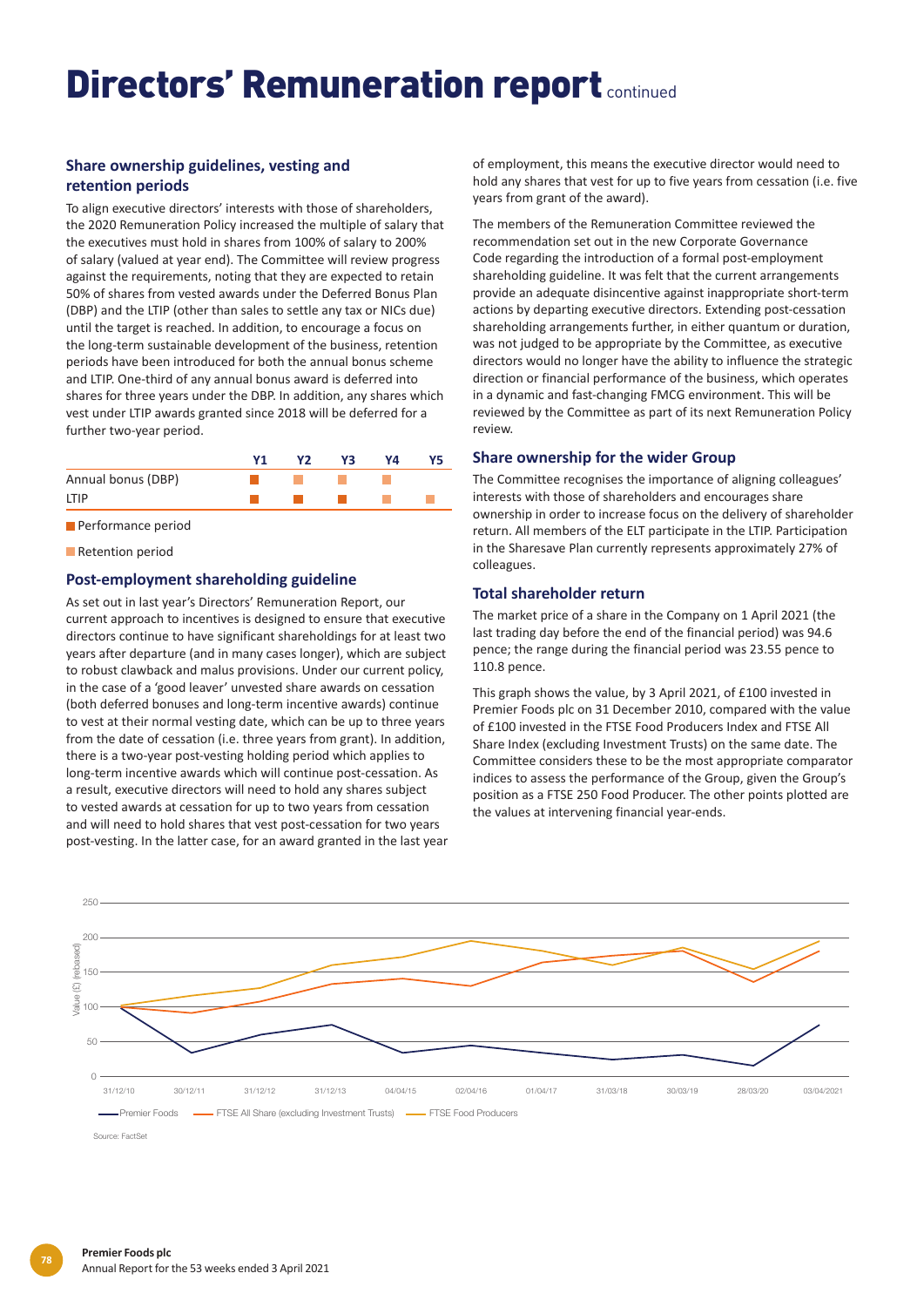# **Chief Executive's single figure for total remuneration**

The table below shows the single figure for total remuneration and the annual bonus and LTIP vesting as a percentage of maximum opportunity for the previous 10 financial periods.

| Year    | <b>CEO</b>                   | Single figure<br>for total<br>remuneration | Annual bonus<br>as a % of<br>maximum | <b>LTIP</b><br>vesting as a % of<br>maximum |
|---------|------------------------------|--------------------------------------------|--------------------------------------|---------------------------------------------|
| 2020/21 | Alex Whitehouse              | £1,904,893                                 | 100%                                 | 100%                                        |
| 2019/20 | Alex Whitehouse <sup>1</sup> | £742,575                                   | 81.5%                                | 33.3%                                       |
| 2019/20 | Alastair Murray <sup>1</sup> | £683,776                                   | 64.2%                                | 33.3%                                       |
| 2018/19 | Alastair Murray              | £158,297                                   | 53.0%                                |                                             |
| 2018/19 | Gavin Darby                  | £1,241,708                                 | 60.0%                                |                                             |
| 2017/18 | Gavin Darby                  | £1,229,383                                 | 35.0%                                |                                             |
| 2016/17 | Gavin Darby                  | £862,455                                   |                                      |                                             |
| 2015/16 | Gavin Darby                  | £1,750,933                                 | 57.0%                                |                                             |
| 2014/15 | Gavin Darby                  | £1,736,749                                 | 23.4%                                |                                             |
| 2013    | Gavin Darby                  | £1,405,753                                 | 16.0%                                |                                             |
| 2013    | Michael Clarke               | £1,122,795                                 |                                      |                                             |
| 2012    | Michael Clarke               | £1,699,575                                 | 66.0%                                |                                             |
| 2011    | Michael Clarke               | £2,277,070                                 |                                      |                                             |
| 2011    | Robert Schofield             | £895,485                                   |                                      |                                             |

1. Mr Whitehouse was appointed as CEO on 30 August 2020 and Mr Murray stepped down as Acting CEO and Chief Financial Officer. The figures for 2019/20 has been adjusted, in line with statutory reporting requirements, to show the actual value upon vesting of the LTIP award on 24 June 2020. Full details of the single figure for total remuneration are set out on page 72.

# **Percentage change in remuneration of directors and employees**

For the purpose of this table, remuneration is defined as salary, benefits and annual bonus. Where directors have been appointed part way through the last financial year, a comparative figure has been calculated using an annualised figure for 2019/20. Tim Elliott and Helen Jones were appointed directors in May 2020 and Yuichiro Kogo and Daniel Wosner do not receive a fee. The directors are the only employees of the Company, so the average pay of the wider Group has also been included for the purposes of comparison.

|                                |                    |                 | <b>Annual</b> |
|--------------------------------|--------------------|-----------------|---------------|
|                                | <b>Base salary</b> | <b>Benefits</b> | bonus         |
|                                | % Change           | % Change        | % Change      |
|                                | 2020/21            | 2020/21         | 2020/21       |
| <b>Executive directors</b>     |                    |                 |               |
| Alex Whitehouse                | $+5.3%$            | $-5.7%$         | $+61.4%$      |
| Duncan Leggett                 | $+12.7%$           | $+4.5%$         | $+33.1%$      |
| <b>Non-executive directors</b> |                    |                 |               |
| Colin Day                      | 0%                 |                 |               |
| <b>Richard Hodgson</b>         | 0%                 |                 |               |
| Simon Bentley                  | 0%                 |                 |               |
| <b>Tim Elliott</b>             |                    |                 |               |
| Helen Jones                    |                    |                 |               |
| Yuichiro Kogo                  |                    |                 |               |
| Pam Powell                     | 0%                 |                 |               |
| Daniel Wosner                  |                    |                 |               |
| All Group employees            | +5.6%              |                 | +49.3%        |

#### **Senior management and the wider workforce**

The remit of the Committee includes the oversight of remuneration for senior management (who are defined as the Group's Executive Leadership Team) as well as reviewing workforce remuneration and related policies, and the alignment of incentives and rewards with culture. Remuneration for executive directors is set within the context of the Group's remuneration policy for the wider workforce. The key differences of quantum and structure in pay arrangements across the Group reflect the different size of roles and levels of accountability required for the role and that executive directors and senior management have a much greater emphasis on performance-based pay through the annual bonus and the LTIP.

Salaries for management grades are normally reviewed annually (currently in July each year) and take account of both business and personal performance. Specific arrangements are in place at each site, which may be annual arrangements or form part of a longerterm arrangement, and the Board is kept regularly updated on these arrangements.

The Committee reviews the level of salary increases for colleagues not involved in collective bargaining and also reviews the annual bonus plan for the general management population. Financial objectives for executive directors and the management population are aligned and strategic objectives are cascaded down the management structure. In 2018/19, the Committee approved changes to the management scheme to make it more competitive and to help aid recruitment and retention. Senior management participate in long-term incentive arrangements reflecting their contribution to Group performance and enhancing shareholder value. All employees are encouraged to own shares in the Company via the Sharesave Plan and executive directors through our shareholding guidelines.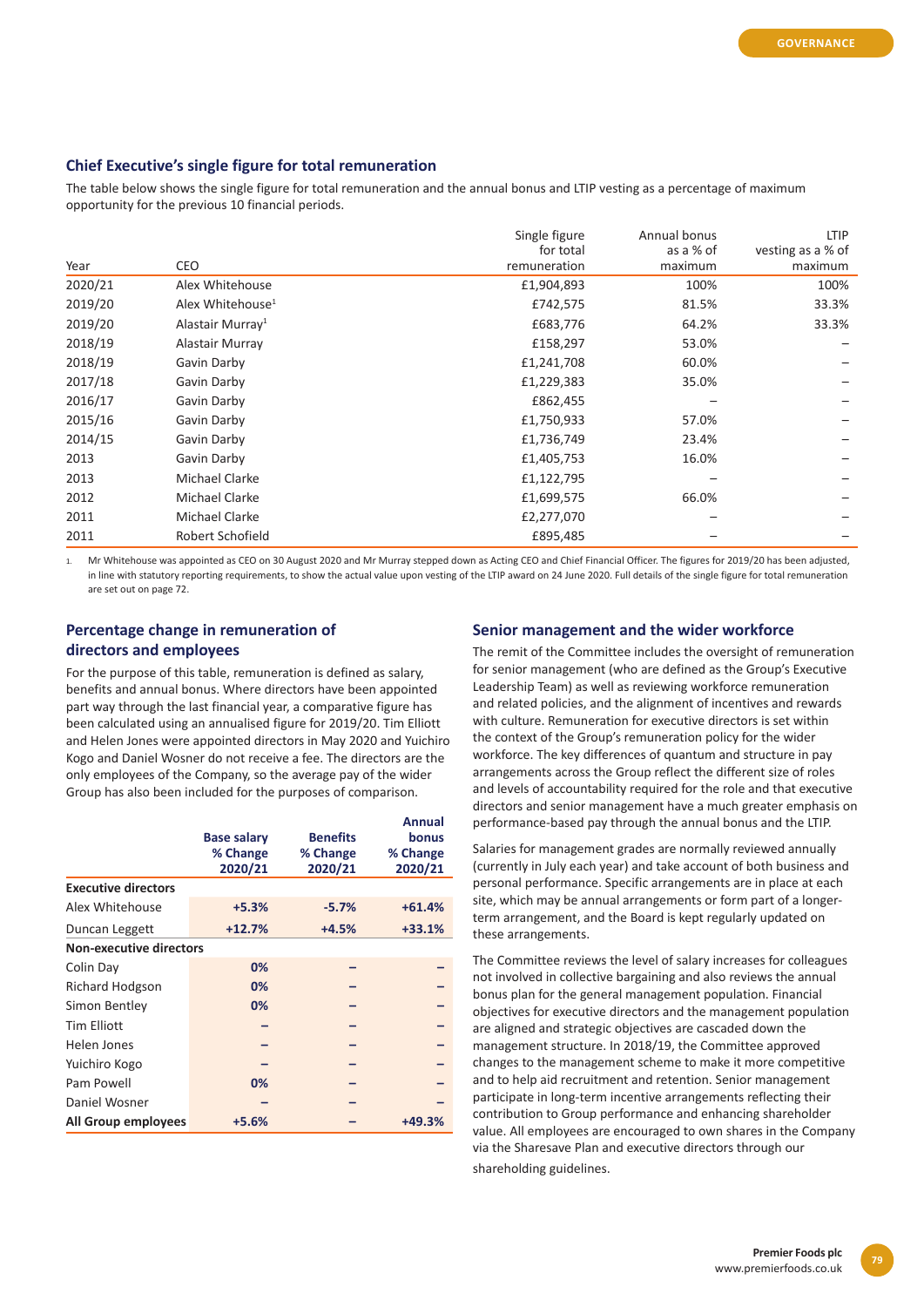# **CEO pay ratio**

The table below sets out a comparison of the CEO's total earnings as compared to the wider workforce based on colleagues' pay at the 25th percentile, median and 75th percentile. Premier Foods is a food manufacturing business employing around 4,000 colleagues, the majority of whom are based at our manufacturing sites.

We apply the same reward principles for all colleagues – that overall remuneration should be competitive when compared to similar roles in similar organisations. For manufacturing colleagues, we benchmark against the general pay conditions for similar roles in the relevant local area, including other food manufacturers. For the CEO, we benchmark against salaries at companies with a similar level of turnover, enterprise value and complexity. The key differences of quantum and structure in pay arrangements between the CEO and the majority of colleagues reflect the different levels of overall accountability, responsibilities, skill and experience required for the role.

The CEO's pay has a much greater emphasis on performancebased pay through the annual bonus and the LTIP. The ratios may therefore vary significantly year-on-year depending on bonus and LTIP outcomes.

|         |                              |                    |               | Pay ratio          |
|---------|------------------------------|--------------------|---------------|--------------------|
| Year    | <b>Method</b>                | 25th<br>percentile | <b>Median</b> | 75th<br>percentile |
| 2020/21 | B                            | 77:1               | 57:1          | 46:1               |
| 2019/20 | А                            | 60:1               | 49:1          | 35:1               |
| 2020/21 | Base salary<br>Total pay and | £24,600            | £24.126       | £40,000            |
| 2020/21 | benefits                     | £24,600            | £33,309       | £41,535            |

The CEO single figure for total remuneration was £1,904,893 (2019/20: £1,426,350), as set out on page 72 of this report. The single figure (and associated percentile ratios) for 2019/20 have been adjusted, in line with statutory reporting requirements, to show the actual value upon vesting of the LTIP award on 24 June 2020. The main reason for the change in ratios from last year is the increase in variable pay received by the CEO in terms of annual bonus and share-based payments. The Committee confirms that the ratio is consistent with the Company's wider policies on employee pay, reward and progression.

For 2020/21 (and for future years) we have calculated the ratio in line with the reporting regulations using method B, which uses the most recent hourly rate gender pay gap information for all UK employees of the Company to identify three UK employees as the best equivalents. This uses data which is already reported externally as part of the Group's gender pay gap reporting. Due to the fact that we have a significant number of part-time employees and a range of different weekly working hours and shift allowances at various sites, the calculation of comparable full-time equivalents under method A was considered particularly complex. Last year's data was compared against the results that would have been achieved if method B had been selected, to confirm the outcomes would not have been materially different. The results for this year were also checked against colleagues pay at either side of the data points selected, to ensure the results were representative and the figures provided are considered to be reflective of pay at the relevant sites where the colleagues are based.

The workforce comparison is based on:

- 1. Payroll data as at 5 April 2020 for all colleagues, including part time colleagues and the CEO but excluding non-executive directors.
- 2. Total pay comprises salary and taxable benefits (including shift allowance, overtime, car allowance and performance related pay). Employers' pension contributions are not included in the data under the requirements of the gender pay gap reporting but have been included in the total pay and benefits figures for the three colleagues listed in the table above for comparative purposes.

# **Gender pay gap reporting**

Details of gender pay gap reporting is provided on page 24.

# **Payments for loss of office and payments to former directors (audited)**

There were no payments for loss of office in the year (2019/20: £989,112) and no other payments were made to former directors.

# **Relative importance of spend on pay**

The following table sets out the amounts and percentage change in total employee costs. The figure for 2020/21 includes a GMP equalisation charge of £2.9m. The Company has recommended the payment of final dividend for the financial period. This is the first dividend to be proposed since 2008, so free cash flow and Net debt (on a pre-IFRS 16 basis) have been included as additional indicators. Cash flow demonstrates the cash available to reinvest in the business and service debt payments, and Net debt highlights the importance of organically de-leveraging the business to a point at which dividend payments can be resumed under the Group's banking arrangements (see KPIs on page 34).

|                      | 2020/21 | 2019/20 | Increase /<br>Decrease |
|----------------------|---------|---------|------------------------|
| Total employee costs | £182.5m | £168.9m | $+8.1%$                |
| Free cash flow       | £98.2m  | £65.1m  | +50.8%                 |
| Net debt             | £314.1m | £408.1m | $-23.1%$               |

# **Non-executive directors**

Fees payable to non-executive directors are determined by the Board. The level of fee is set in the context of the time commitment and responsibilities required by the role. As a result, additional fees are payable to the Chairs of the Audit and Remuneration Committees and also for the role of Senior Independent Director. No change has been made to the basic NED fee since 2009.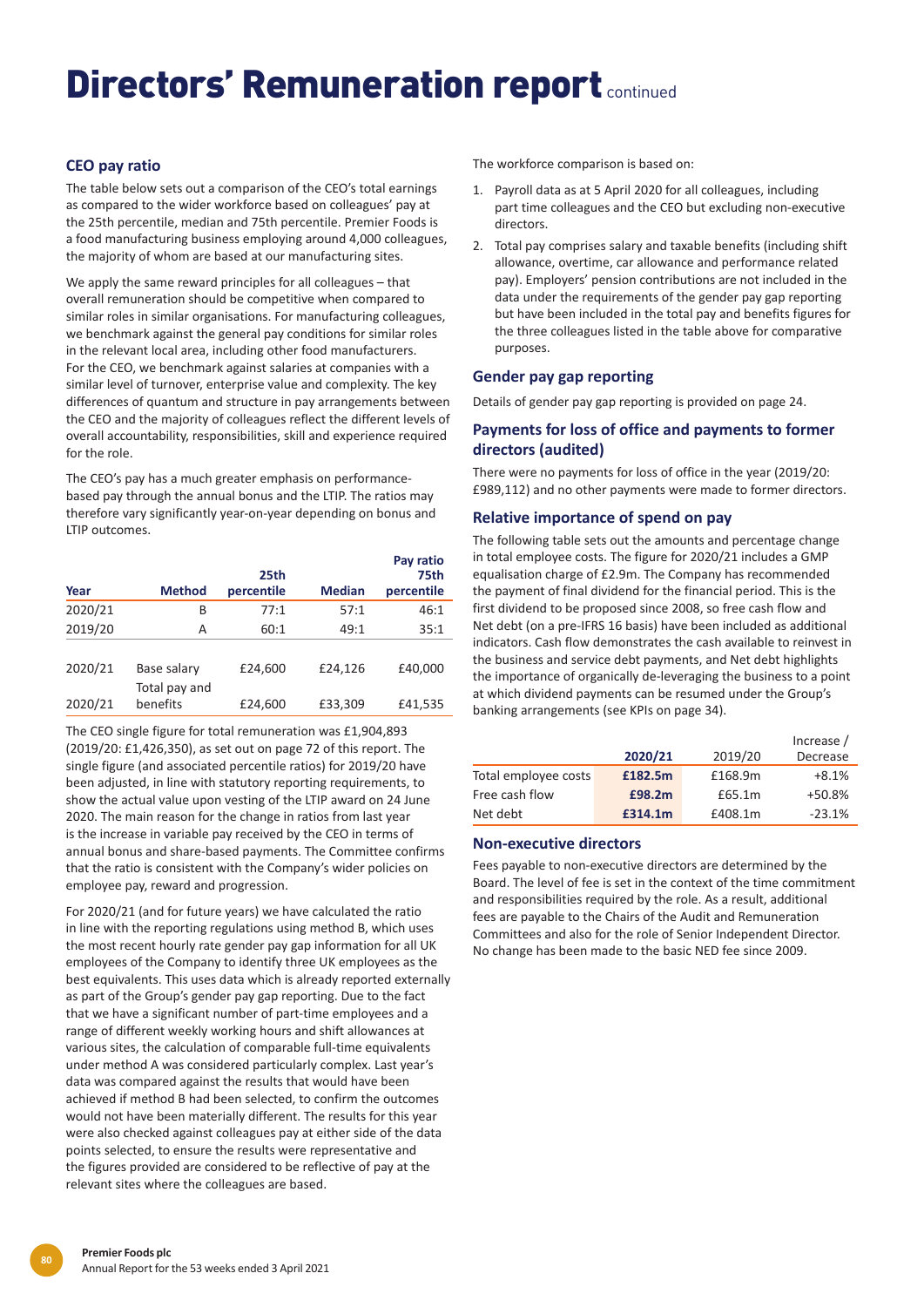# **Non-executive directors (audited)**

Single figure for the total remuneration received by each non-executive director for the financial periods ended 3 April 2021 and 28 March 2020.

| Director                     | Basic fee | Committee<br>Chair fee | SID fee                  | <b>Total fees</b><br>2020/21 | <b>Total fees</b><br>2019/20 |
|------------------------------|-----------|------------------------|--------------------------|------------------------------|------------------------------|
| Colin Day <sup>1</sup>       | 215,000   |                        |                          | 215,000                      | 126,231                      |
| Richard Hodgson              | 57,000    |                        | 10,000                   | 67,000                       | 65,406                       |
| Simon Bentley                | 57,000    | 13,000                 | $\overline{\phantom{m}}$ | 70,000                       | 70,000                       |
| Tim Elliott <sup>1</sup>     | 49,988    |                        | $\overline{\phantom{m}}$ | 49,988                       |                              |
| Helen Jones <sup>1</sup>     | 49,988    |                        | $\qquad \qquad$          | 49,988                       |                              |
| Yuichiro Kogo <sup>1,2</sup> |           |                        | $\qquad \qquad$          |                              |                              |
| Pam Powell                   | 57,000    | 10,500                 | $\qquad \qquad -$        | 67,500                       | 65,826                       |
| Daniel Wosner <sup>2</sup>   |           |                        |                          |                              |                              |
| <b>Former directors</b>      |           |                        |                          |                              |                              |
| Shinji Honda <sup>1,2</sup>  |           |                        |                          |                              |                              |
| Orkun Kilic <sup>1,2</sup>   |           |                        |                          |                              |                              |

1. Mrs Jones and Mr Elliott were appointed as directors on 15 May 2020, Mr Kogo was appointed as a director in place of Mr Honda, who retired as a director on 25 March 2021. Mr Kilic retired as a director on 5 January 2021.

2. Messrs Kogo, Honda, Wosner and Kilic were all appointed pursuant to relationship agreements with our major shareholders and did not receive a fee for their roles as nonexecutive directors.

## **Non-executive directors' fees**

The fees of our non-executive directors (NEDs) are set out below. A review of non-executive directors' fees was last undertaken by the Board in March 2020 and no increase to fees was recommended.

|                                 | 3 April<br>2021 | Change | 28 March<br>2020 |
|---------------------------------|-----------------|--------|------------------|
| Chairman fee                    | £215,000        |        | £215,000         |
| Basic NED fee                   | £57,000         |        | £57,000          |
| <b>Additional remuneration:</b> |                 |        |                  |
| <b>Audit Committee</b>          |                 |        |                  |
| Chair fee                       | £13,000         |        | £13,000          |
| Remuneration Committee Chair    |                 |        |                  |
| fee                             | £10,500         |        | £10,500          |
| Senior Independent Director fee | £10,000         |        | £10,000          |

#### **Non-executive directors' terms of appointment**

All non-executive directors have entered into letters of appointment/amendment as detailed in the table below. The appointments are subject to the provisions of the Companies Act 2006 and the Company's Articles. Terms of appointment are normally for three years or the date of the AGM immediately preceding the third anniversary of appointment. Non-executive directors' continued appointments are evaluated annually, based on their contributions and satisfactory performance. Following the expiry of a term of appointment, non-executives may be reappointed for a further three-year period. The terms of appointment for Mr Kogo and Mr Wosner are governed by the terms of the relationship agreements between the Company and Nissin and Oasis, respectively.

|                        |                                 | <b>Expiry of</b><br>current<br>appointment/ |                         |
|------------------------|---------------------------------|---------------------------------------------|-------------------------|
| <b>NED</b>             | Date of original<br>appointment | amendment<br>letter                         | <b>Notice</b><br>period |
| Colin Day              | 30 August 2019                  | AGM 2022                                    | 3 months                |
| <b>Richard Hodgson</b> | 6 January 2015                  | AGM 2023                                    | 3 months                |
| Simon Bentley          | 27 February 2019                | AGM 2021                                    | 3 months                |
| <b>Tim Elliott</b>     | 15 May 2020                     | AGM 2023                                    | 3 months                |
| Helen Jones            | 15 May 2020                     | AGM 2023                                    | 3 months                |
| Yuichiro Kogo          | 25 March 2021                   |                                             |                         |
| Pam Powell             | 7 May 2013                      | AGM 2022                                    | 3 months                |
| Daniel Wosner          | 27 February 2019                |                                             |                         |

### **Non-executive directors' interests in shares (audited)**

| <b>NED</b>                  | <b>Ordinary shares</b><br>owned as at<br><b>3 April 2021</b> | Ordinary shares<br>owned as at<br>28 March 2020 |
|-----------------------------|--------------------------------------------------------------|-------------------------------------------------|
| Colin Day                   | 200,000                                                      |                                                 |
| <b>Richard Hodgson</b>      |                                                              |                                                 |
| Simon Bentley               |                                                              |                                                 |
| <b>Tim Elliott</b>          | 10,000                                                       | N/A                                             |
| Helen Jones                 |                                                              | N/A                                             |
| Yuichiro Kogo <sup>1</sup>  |                                                              |                                                 |
| Pam Powell                  | 160,366                                                      | 160,366                                         |
| Daniel Wosner <sup>1</sup>  | 72,850                                                       | 72,850                                          |
| <b>Former directors</b>     |                                                              |                                                 |
| Shinji Honda <sup>1,2</sup> |                                                              |                                                 |
| Orkun Kilic <sup>1,2</sup>  |                                                              |                                                 |

1. Messrs Kogo, Honda, Kilic and Wosner are shareholder representative directors appointed pursuant to relationship agreements with three of our largest shareholders.

2. Mr Kilic retired as a director on 5 January 2021 and Mr Honda retired as a director on 25 March 2021.

**81**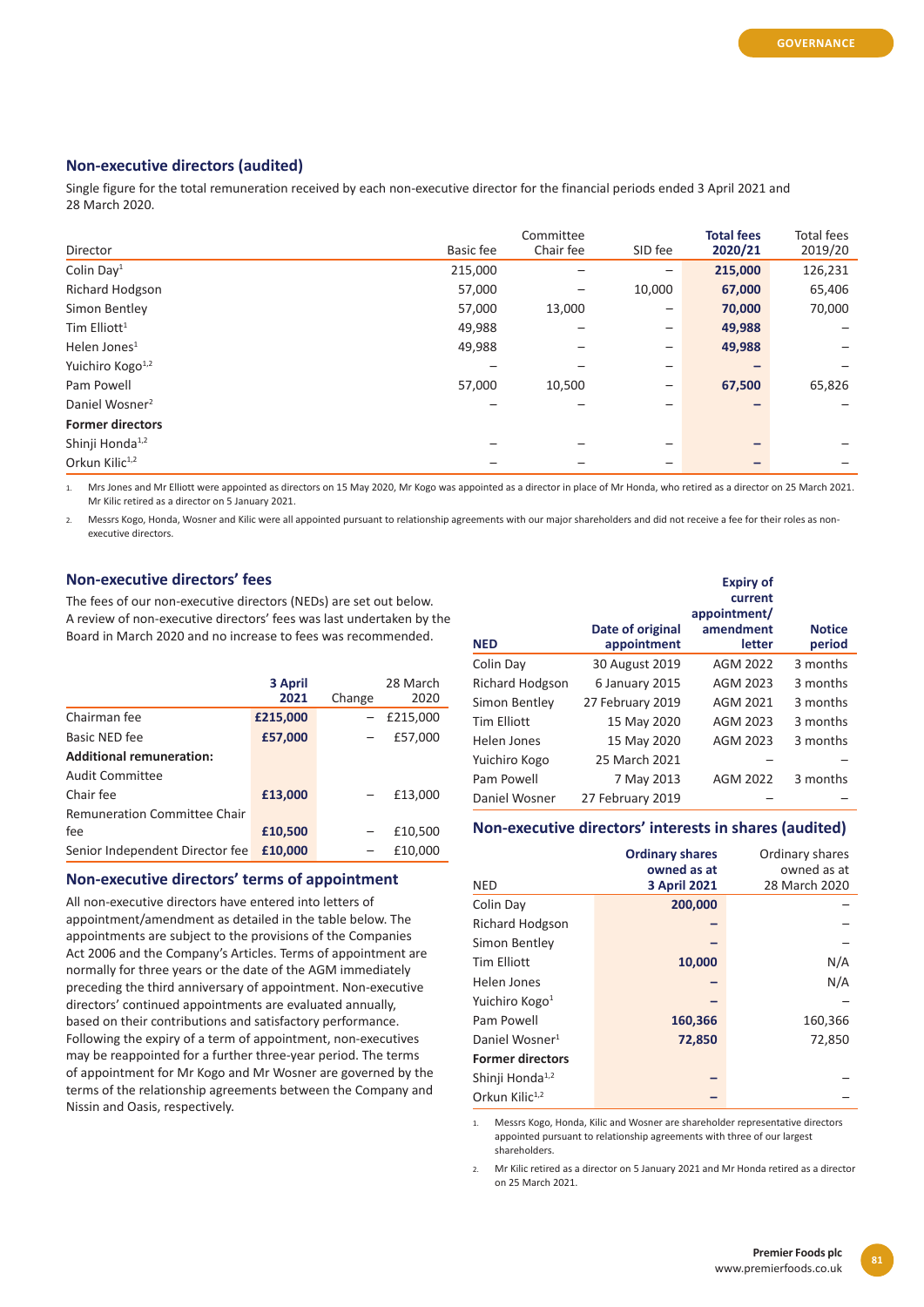# **Statement of implementation of remuneration policy in 2021/22**

# **Base salary and fees**

The table below shows the base salaries of the executive directors as of 3 April 2021. As noted previously, the CEO's salary is now positioned around the lower quartile of the FTSE 250. However, the CFO's salary remains below the FTSE 250 lower quartile and therefore a second above average increase is anticipated in 2021/22, subject to performance.

|                    | Salary as at        |
|--------------------|---------------------|
| Executive director | <b>3 April 2021</b> |
| Alex Whitehouse    | £500,000            |
| Duncan Leggett     | £310,000            |

### **Benefits**

Benefits for 2021/22 will be in line with the approved Remuneration Policy.

# **Pension**

Pension entitlements for 2021/22 will be in line with the approved Remuneration Policy and on the same basis as all other UK employees. Executive directors will receive a contribution of 7.5% of basic pay up to an earnings cap (£172,800 for the 2021/22 tax year).

# **Annual bonus measures for 2021/22**

The Committee agreed that, for 2021/22, the financial targets would represent 70% of the total bonus opportunity. The performance measures will be linked to the Group's strategy to focus on revenue growth, cost efficiency and cash generation with the aim to de-leverage the business. Trading profit and Net debt are both Group KPIs (see page 34). The Committee agreed that it was appropriate to maintain focus on Net debt reduction during the next financial year but will consider replacing this with an alternative financial goal for future years. Non-financial objectives will be focused on strategic and operational opportunities to drive sales, generate cost savings and improve free cash flow. In addition, the weighting of ESG measures for the CEO has been increased, reflecting management's increased focus in this area. The Board considers the financial targets and the non-financial targets to be commercially sensitive but has agreed that they will be disclosed as part of the performance assessment in next year's annual report. The financial and non-financial targets both contain Trading profit underpins.

One-third of any annual bonus awarded in respect of the 2021/22 financial year will be deferred in shares for three years under the Deferred Bonus Plan.

|                                                                 | <b>Alex</b><br><b>Whitehouse</b> | Duncan<br><b>Leggett</b> |
|-----------------------------------------------------------------|----------------------------------|--------------------------|
| Maximum opportunity as a % of                                   |                                  |                          |
| salary                                                          | 125%                             | 100%                     |
| Performance measure                                             | Weighting                        | Weighting                |
| Financial objectives (subject to a Trading profit underpin)     |                                  |                          |
| Trading profit                                                  | 50%                              | 50%                      |
| Net debt                                                        | 20%                              | 20%                      |
|                                                                 | 70%                              | 70%                      |
| Non-financial objectives (subject to a Trading profit underpin) |                                  |                          |
| Strategic                                                       | 20%                              | 20%                      |
| Operational                                                     |                                  | 5%                       |
| Environmental, Social and                                       |                                  |                          |
| Governance                                                      | 10%                              | 5%                       |
|                                                                 | 100%                             | 100%                     |

# **LTIP award for 2021/22**

For the 2021/22 award, the Committee proposes to use the same measures as the 2020/21 LTIP award, i.e. relative TSR (2/3rds) and adjusted EPS (1/3rd), which is aligned with the Company's focus on revenue, cost efficiency and cash generation in order to reduce Net debt and improve shareholder return over the medium-term. The Committee believes that these measures are fully aligned with the interests of shareholders and that awards will only vest following the achievement of stretching performance targets. When setting the targets, the Committee also considered the potential impact of the current Covid-19 pandemic.

The TSR condition requires at least a median ranking to be achieved for 20% of this part of the award to vest, with full vesting taking place for an upper quartile ranking against the constituents of the FTSE All Share Index (excluding investment trusts), which is considered an appropriate index to use as it includes a wide range of companies, including the members of the FTSE 250 Index.

The adjusted EPS target is 11.1p, with a range of 10.6p at threshold to 11.6p at maximum. In setting these targets, the Committee took into account the financial plan and potential longer-term impact of Covid-19, the change in corporation tax rate to 25% and analyst consensus forecasts. The Committee has set stretching targets for the three-year performance period, with targets set to ensure that participants are motivated to deliver shareholder value without excessive risk-taking. In line with its usual approach, the Committee will review performance in the round to ensure that final vesting outcomes reflect the broader business and individual context in the period.

|                 | award | <b>Basis of Face value on</b><br>award date | <b>Performance</b><br>period |
|-----------------|-------|---------------------------------------------|------------------------------|
| Alex Whitehouse | 150%  |                                             | £750,000 01.04.21 - 31.03.24 |
| Duncan Leggett  | 100%  |                                             | £310,000 01.04.21 - 31.03.24 |

|                               |                  |                        | <b>Targets</b>    |               |                |
|-------------------------------|------------------|------------------------|-------------------|---------------|----------------|
| <b>Performance measure</b>    | <b>Weighting</b> | <b>Below threshold</b> | <b>Threshold</b>  | <b>Target</b> | <b>Stretch</b> |
| Relative TSR <sup>1</sup>     | 2/3              | < Median               | Median            | N/A           | Upper quartile |
| <b>Adjusted EPS</b>           | 1/3              | < 10.6p                | 10.6 <sub>p</sub> | 11.1p         | 11.6p          |
| % of relevant portion         |                  |                        |                   |               |                |
| of award vesting <sup>2</sup> |                  | 0%                     | 20%               | 50%           | 100%           |

1. Measured against the constituents of the FTSE All Share Index (excluding investment trusts) around the start of the period.

Target EPS of 11.1p (at which 50% vests) with straight-line vesting between threshold and target and between target and stretch.